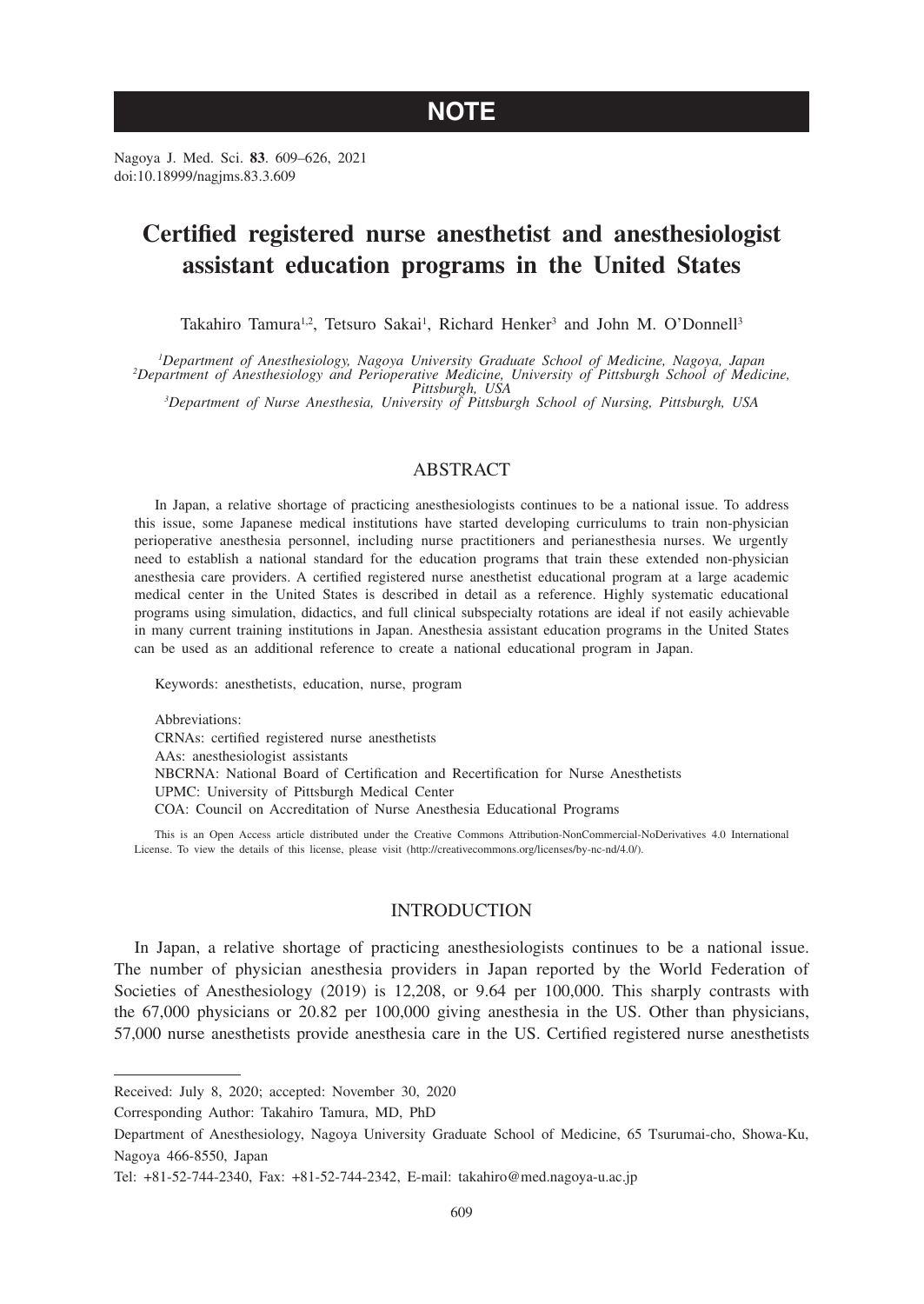(CRNAs) and anesthesiologist assistants (AAs) perform tasks under physician anesthesiologists' supervision. In some areas in the US, CRNAs can provide anesthesia independently; for instance, most anesthetics in rural areas are provided by nurse anesthetists.

In Japan, the shortage of anesthesia providers often results in the cancellation of scheduled surgeries and prolonged working hours for anesthesiologists. In recent years, with advances in medical care and technology, the average human life expectancy (currently 84.2 years) has been gradually increasing.1 Also, the number of surgeries is progressively growing due to the expansion of various new operations and surgical indications. In addition to providing surgical anesthesia, anesthesiologists' range of activities is expected to be further broadened by expanding the field of anesthesia to focus on ensuring the safety and security of patients. This widened range of activities includes preoperative outpatient care, postoperative pain management, and sedation outside the operating room. In Japan, there are instances when surgeons have to manage the anesthesia care of their surgical patients themselves due to the shortage of anesthesiologists. Hospitals often have to hire *locum tenens* anesthesiologists to meet the demand for surgical cases. These conditions are certainly not ideal for the safety of surgical patients and the stability of hospital finances.

To address this issue, five Japanese medical institutions have started developing curriculums to train non-physician perioperative anesthesia personnel, including nurse practitioners and perianesthesia nurses.2,3 National standards for nurse anesthetist and anesthesiology assistant education programs need to be developed in Japan to provide consistent and safe anesthesia care.

We describe herein CRNA and AA educational programs<sup>4</sup> at a large academic medical center in the US as references.

### *Certified Registered Nurse Anesthetists*

The discipline of nurse anesthesia was developed in the late 1800s. Sister Mary Bernard was the first nurse to specialize in nurse anesthesia at St. Vincent Hospital in Erie, Pennsylvania, in 1877.<sup>5</sup> As few physicians focused their attention on anesthesia, nurse anesthetists learned anesthesia from surgeons and their own experiences. During World War I, they performed anesthesia for many wounded patients. The first formal nurse anesthesia educational program was established at St. Vincent Hospital (Erie, Pennsylvania, USA) in 1909. The title "certified registered nurse anesthetist (CRNA)" was first introduced in 1956. CRNAs can perform tasks under the supervision of physicians as well as independently depending on State regulations. The National Board of Certification and Recertification for Nurse Anesthetists (NBCRNA) administers the certification examination for nurse anesthetist trainees. The University of Pittsburgh School of Nursing Nurse Anesthesia Program partners to offer the program with the University of Pittsburgh Medical Center (UPMC). The current nurse anesthesia program's foundations can be traced to the individual training programs in the late 1950s at Presbyterian and Montefiore University Hospitals in Pittsburgh. These two hospital programs merged in 1972, and the Nurse Anesthesia Program is now in the Department of Nurse Anesthesia at the University of Pittsburgh School of Nursing. Fortunately, the University of Pittsburgh Nurse Anesthesia Program was ranked #4 in the US News & World Report rankings of Best Nursing Graduate Program since 2016, with the overall Doctor of Nursing Practice program ranking #9 in the United States in 2019.<sup>6</sup> The University of Pittsburgh Nurse Anesthesia Program has been ranked in the top 10 by US News & World Report since 1998.

#### *The Mission of the University of Pittsburgh Nurse Anesthesia Program*

The primary purpose of the Nurse Anesthesia Program in the University of Pittsburgh School of Nursing is to educate registered nurses in both the science and art of anesthesia so that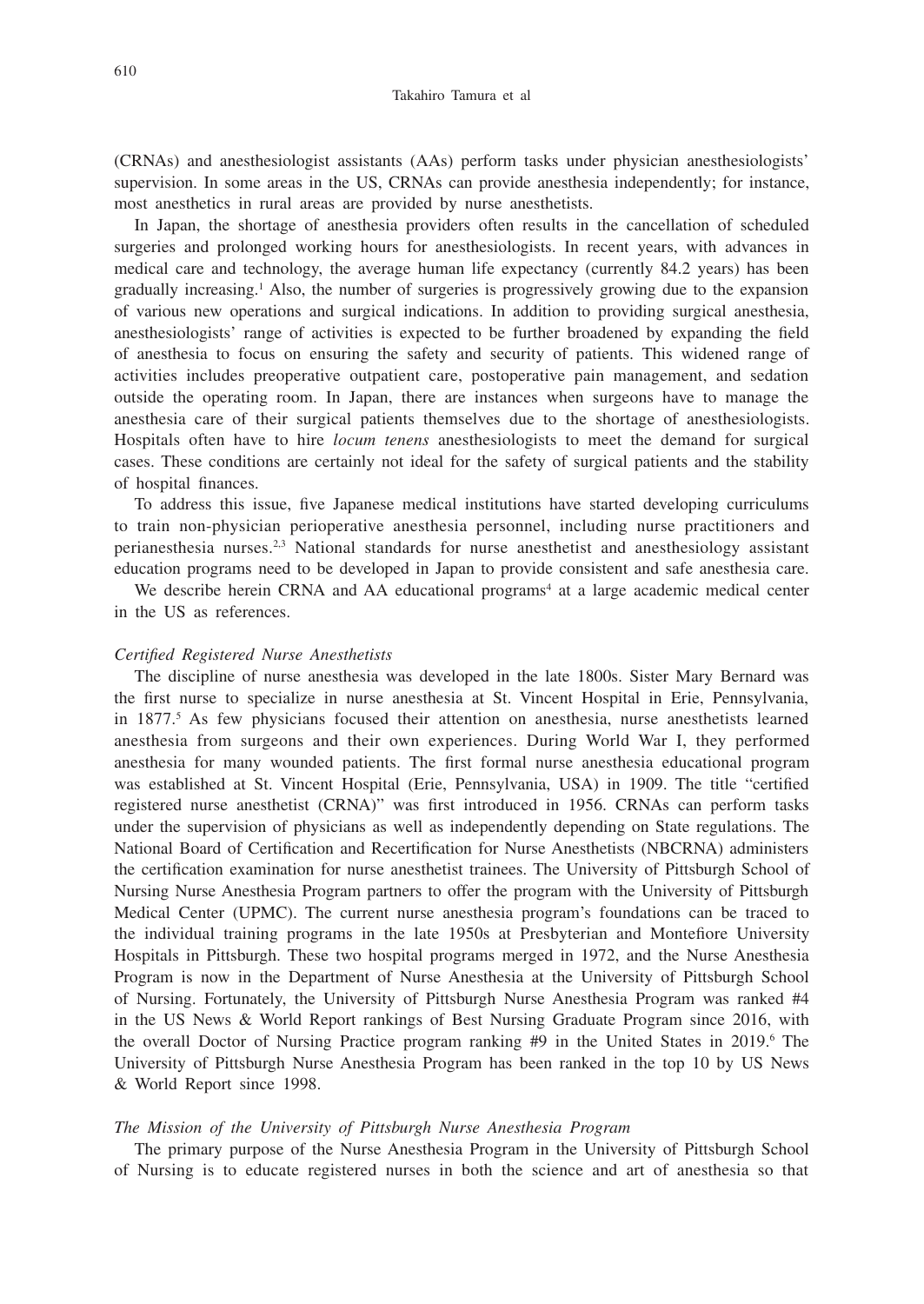they will become efficient and skilled in utilizing various techniques of anesthesia intelligently, scientifically, and safely (Table 1). In addition to practicing skills, graduates gain research and scholarship skills that provide a foundation for future work as doctorally prepared Nurse Anesthetists. The program's graduate standards are shown in Table 2.

#### **Table 1** Program Mission

- 1. Offer a superior graduate nurse anesthesia educational program
- 2. Respond to the needs of the community and the patients for whom our students provide anesthesia nursing care
- 3. Engage in research activities throughout the nurse anesthesia program curriculum with the intent to strengthen understanding of the evidence base for anesthesia practice
- 4. Engage in scholarly activities throughout the nurse anesthesia program curriculum with the intent to extend frontiers of knowledge in anesthesia

**Table 2** Graduate Standards for the University of Pittsburgh Nurse Anesthesia BSN to DNP Program

*Patient safety - the graduate must demonstrate the ability to:*

- 1. Be vigilant in the delivery of patient care
- 2. Refrain from engaging in extraneous activities that abandon or minimize vigilance while providing direct patient care
- 3. Conduct a comprehensive equipment check
- 4. Protect patients from iatrogenic complications

*Perianesthesia - the graduate must demonstrate the ability to:*

- 1. Provide individualized care throughout the perianesthesia continuum
- 2. Deliver culturally competent perianesthesia care
- 3. Provide anesthesia service to all patients across the lifespan
- 4. Perform a comprehensive history and physical assessment
- 5. Administer general anesthesia to patients with a variety of physical conditions
- 6. Administer general anesthesia for a variety of surgical and medically-related procedures
- 7. Administer and manage a variety of regional anesthetics
- 8. Maintain current certification in ACLS and PALS

*Critical thinking - the graduate must demonstrate the ability to:*

- 1. Apply knowledge to practice in decision making and problem solving
- 2. Provide nurse anesthesia services based on evidence-based principles
- 3. Perform a preanesthetic assessment before providing anesthesia services
- 4. Assume responsibility and accountability for diagnosis
- 5. Formulate an anesthesia plan of care before providing anesthesia services
- 6. Identify and take appropriate action when confronted with anesthetic equipment-related malfunctions
- 7. Interpret and utilize data obtained from noninvasive and invasive monitoring modalities
- 8. Calculate, initiate, and manage fluid and blood component therapy
- 9. Recognize, evaluate, and manage the physiological responses coincident to the provision of anesthesia services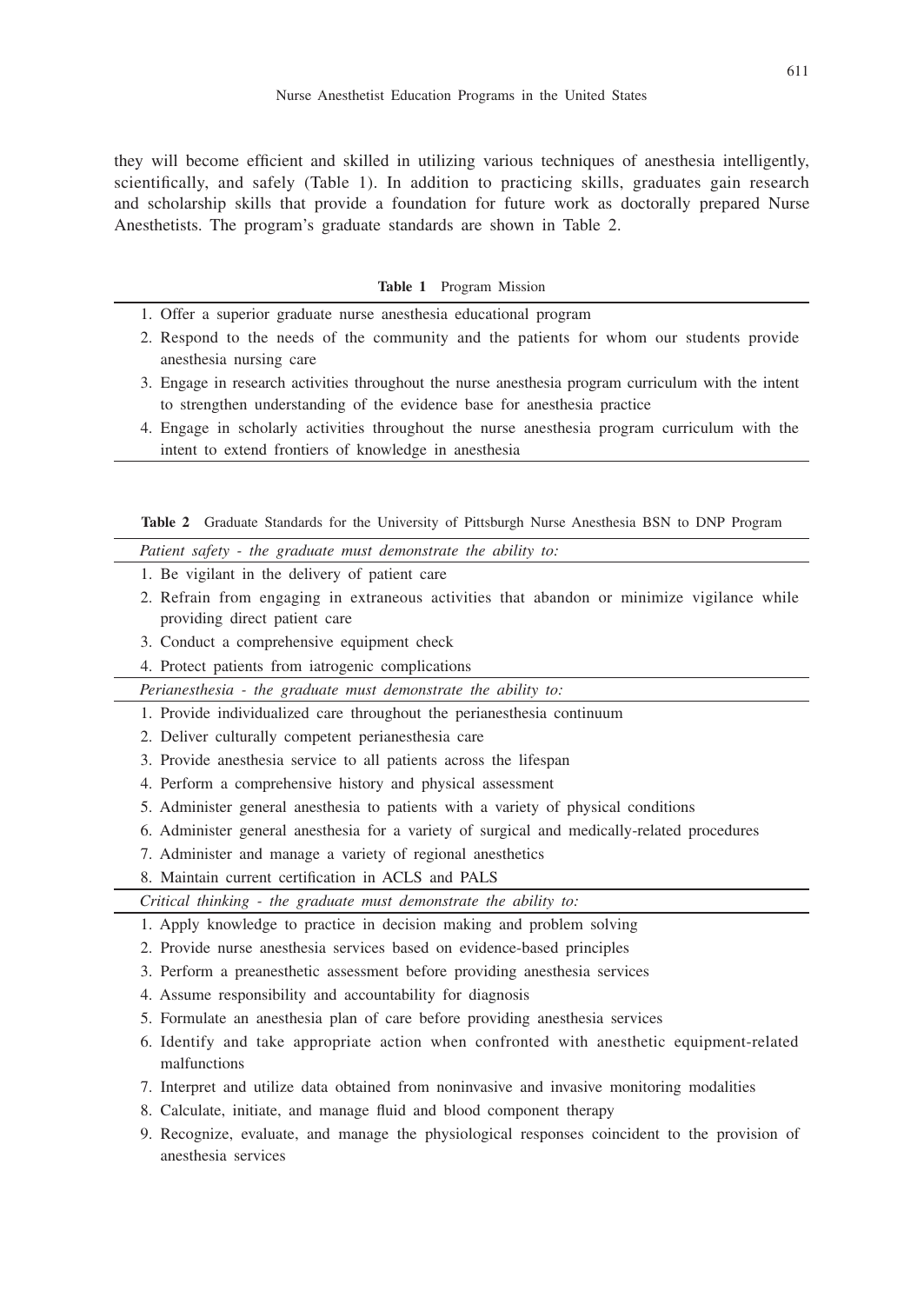- 10. Recognize and appropriately manage complications that occur during the provision of anesthesia services
- 11. Use science-based theories and concepts to analyze new practice approaches
- 12. Pass the national certification examination administered by the National Board of Certification and Recertification for Nurse Anesthetists
- *Communication the graduate must demonstrate the ability to:* 1. Utilize interpersonal and communication skills that result in the effective exchange of information and collaboration with patients and their families 2. Utilize interpersonal and communication skills that result in the effective interprofessional exchange of information and collaboration with other healthcare professionals 3. Respect the dignity and privacy of patients while maintaining confidentiality in the delivery of interprofessional care 4. Maintain comprehensive, timely, accurate, and legible healthcare records 5. Transfer the responsibility for care of patients to other qualified providers in a manner that assures continuity of care and patient safety 6. Teach others *Leadership - the graduate must demonstrate the ability to:* 1. Integrate critical and reflective thinking in his or her leadership approach 2. Provide leadership that facilitates intraprofessional and interprofessional collaboration *Professional role - the graduate must demonstrate the ability to:* 1. Adhere to the code of ethics for the certified registered nurse anesthetist 2. Interact on a professional level with integrity 3. Apply ethically sound decision-making processes 4. Function within legal and regulatory requirements 5. Accept responsibility and accountability for his or her practice 6. Provide anesthesia services to patients in a cost-effective manner 7. Demonstrate knowledge of wellness and substance use disorder in the anesthesia profession through completion of content in wellness and substance use disorder 8. Inform the public of the role and practice of the CRNA 9. Evaluate how public policy-making strategies impact the financing and delivery of healthcare 10. Advocate for health policy change to improve patient care 11. Advocate for health policy change to advance the specialty of nurse anesthesia 12. Analyze strategies to improve patient outcomes and quality of care 13. Analyze health outcomes in a variety of populations 14. Analyze health outcomes in a variety of clinical settings 15. Analyze health outcomes in a variety of systems 16. Disseminate research evidence 17. Use information system/technology to support and improve patient care 18. Use information system/technology to support and improve healthcare systems 19. Analyze business practices encountered in nurse anesthesia delivery settings

*Nurse Anesthesia Program Curriculum at the University of Pittsburgh School of Nursing*

Nurse anesthesia practice covers the continuum of care from preoperative assessment to discharge from the post-anesthesia care unit. Nurse anesthetists interview and assess each patient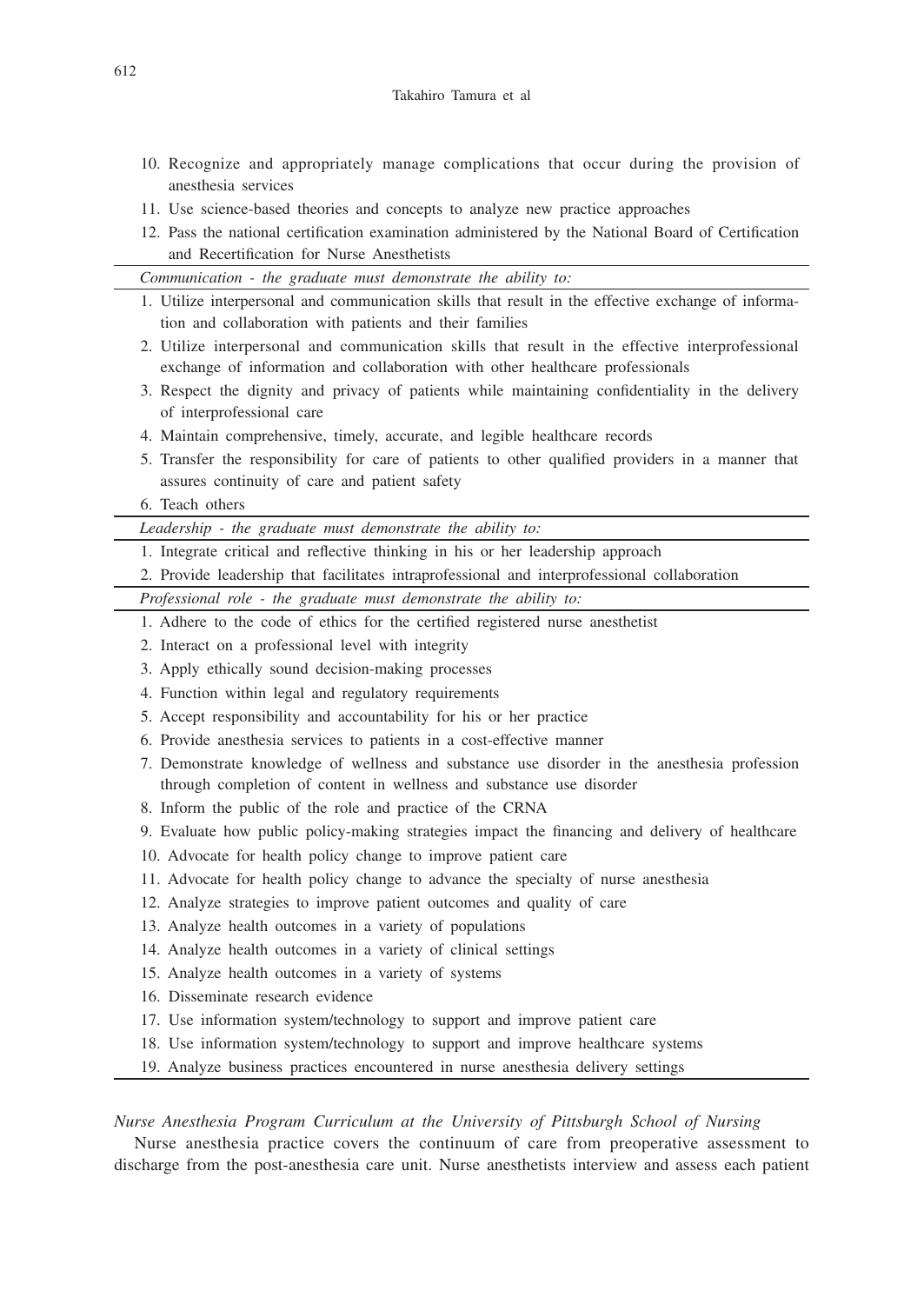613

to best formulate and implement an individualized plan of care while collaborating with members of a multi-disciplinary health care team. The rigorous curriculum features courses addressing the chemistry and physics of anesthesia, evidence-based practice, advanced pharmacology, and professional role development. The curriculum also emphasizes simulation education, with the average student experiencing more than 120 hours of simulation coursework. The three-year plan is shown in Online Supplementary Table 1. By the end of the program, students manage a minimum of 800 anesthesia cases and document more than 2,000 clinical hours. The nurse anesthesia program curriculum is offered in a full-time format over 36 months (nine terms), and classes begin each January. The curriculum comprises 86 credits (course and clinical). One credit is equivalent to one hour of classroom time and a minimum of four hours of clinical instruction each week, or 15 hours of lecture and a minimum of 60 hours of clinical instruction for a 15-week semester. On average, each student completes more than 40 hours of clinical each week during the program. After the first two terms, the curriculum design integrates classroom, simulation, and clinical experiences. The curriculum comprises 39 core credits and 47 anesthesia specialty credits. The clinical experience required for graduation is shown in Table 3.

| <b>Patient Physical Status</b>            |             | Minimum Required | Preferred Number |
|-------------------------------------------|-------------|------------------|------------------|
|                                           |             | Cases            | of Cases         |
| Class I                                   |             | as appropriate   | as appropriate   |
| Class II                                  |             | as appropriate   | as appropriate   |
| Class III-VI (total of a, b, c & d)       |             | 200              | 300              |
| a. Class III                              |             | 50               | 100              |
| b. Class IV                               |             | 10               | 100              |
| c. Class IV                               |             | $\Omega$         | 5                |
| d. Class IV                               |             | as appropriate   | as appropriate   |
|                                           | Total cases | 600              | 700              |
| Special cases                             |             |                  |                  |
| Geriatric 65+ years                       |             | 100              | 200              |
| Pediatric                                 |             |                  |                  |
| Pediatric 2 to 12 years                   |             | 30               | 75               |
| Pediatric (less than 2 years)             |             | 10               | 25               |
| Neonate (less than 4 weeks)               |             | as appropriate   | 5                |
| Trauma/emergency                          |             | 30               | 50               |
| Obstetrical management (total of a $&$ b) |             | 30               | 40               |
| a. Cesarean delivery                      |             | 10               | 15               |
| b. Analgesia for labor                    |             | 10               | 15               |
| Pain management encounters                |             | 15               | 50               |
| <b>Anatomical Categories</b>              |             |                  |                  |
| Intra-abdominal                           |             | 75               |                  |
| Intracranial (total of a $&$ b)           |             | 5                | 20               |
| a. Open                                   |             | 3                | 10               |
| b. Closed                                 |             |                  |                  |

**Table 3** Clinical experiences required to submit an application for the CRNA National Certification Examination (Council on Accreditation of Nurse Anesthesia Educational Programs Appendix)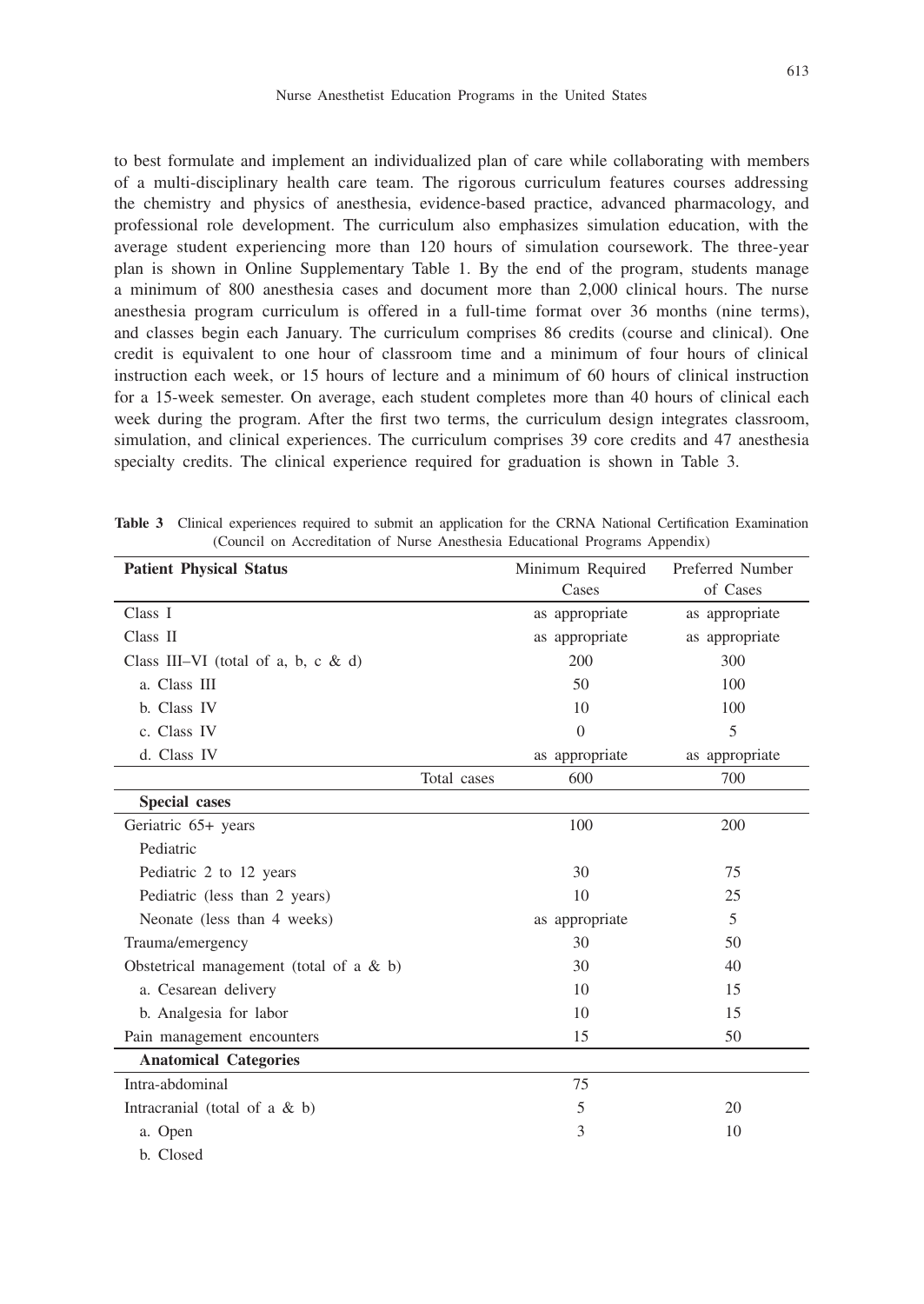| Oropharyngeal                                         | 20  |    |
|-------------------------------------------------------|-----|----|
| Intrathoracic (total of a, b, & c)                    | 15  | 40 |
| a. Heart                                              |     |    |
| 1. Open heart cases (total of a & b)                  | 5   | 10 |
| a. With cardiopulmonary bypass                        |     |    |
| b. Without cardiopulmonary bypass                     |     |    |
| 2. Closed heart cases                                 |     | 10 |
| b. Lung                                               | 5   |    |
| c. Other                                              |     |    |
| Neck                                                  | 5   | 10 |
| Neuroskeletal                                         | 20  |    |
| Vascular                                              | 10  | 30 |
| <b>Methods of Anesthesia</b>                          |     |    |
| General anesthesia                                    | 400 |    |
| Inhalation induction                                  | 25  | 40 |
| Mask management                                       | 25  | 35 |
| Supraglottic airway devices (total of a & b)          | 35  | 50 |
| a. Laryngeal mask                                     |     |    |
| b. Other                                              |     |    |
| Tracheal intubation (total of a $&$ b)                | 250 |    |
| a. Oral                                               |     |    |
| b. Nasal                                              |     | 5  |
| Alternative tracheal intubation/endoscopic techniques | 25  | 50 |
| (total of a $& b)$                                    |     |    |
| a. Endoscopic techniques (total of $1 \& 2$ )         | 5   | 15 |
| 1. Actual tracheal tube placement                     |     |    |
| 2. Simulated tracheal tube placement                  |     |    |
| 3. Airway assessment                                  |     |    |
| b. Other techniques                                   | 5   | 25 |
| Emergence from anesthesia                             | 300 |    |
| Regional techniques                                   |     |    |
| Actual administration (total of a, b, c, & d)         | 35  |    |
| a. Spinal (total of $1 \& 2$ )                        | 10  | 50 |
| 1. Anesthesia                                         |     |    |
| 2. Pain management                                    |     |    |
| b. Epidural (total of $1 \& 2$ )                      | 10  | 50 |
| 1. Anesthesia                                         |     |    |
| 2. Pain management                                    |     |    |
| c. Peripheral (total of 1 &2)                         | 10  | 50 |
| 1. Anesthesia                                         |     |    |
| Upper                                                 |     |    |
| Lower                                                 |     |    |
| 2. Pain management                                    |     |    |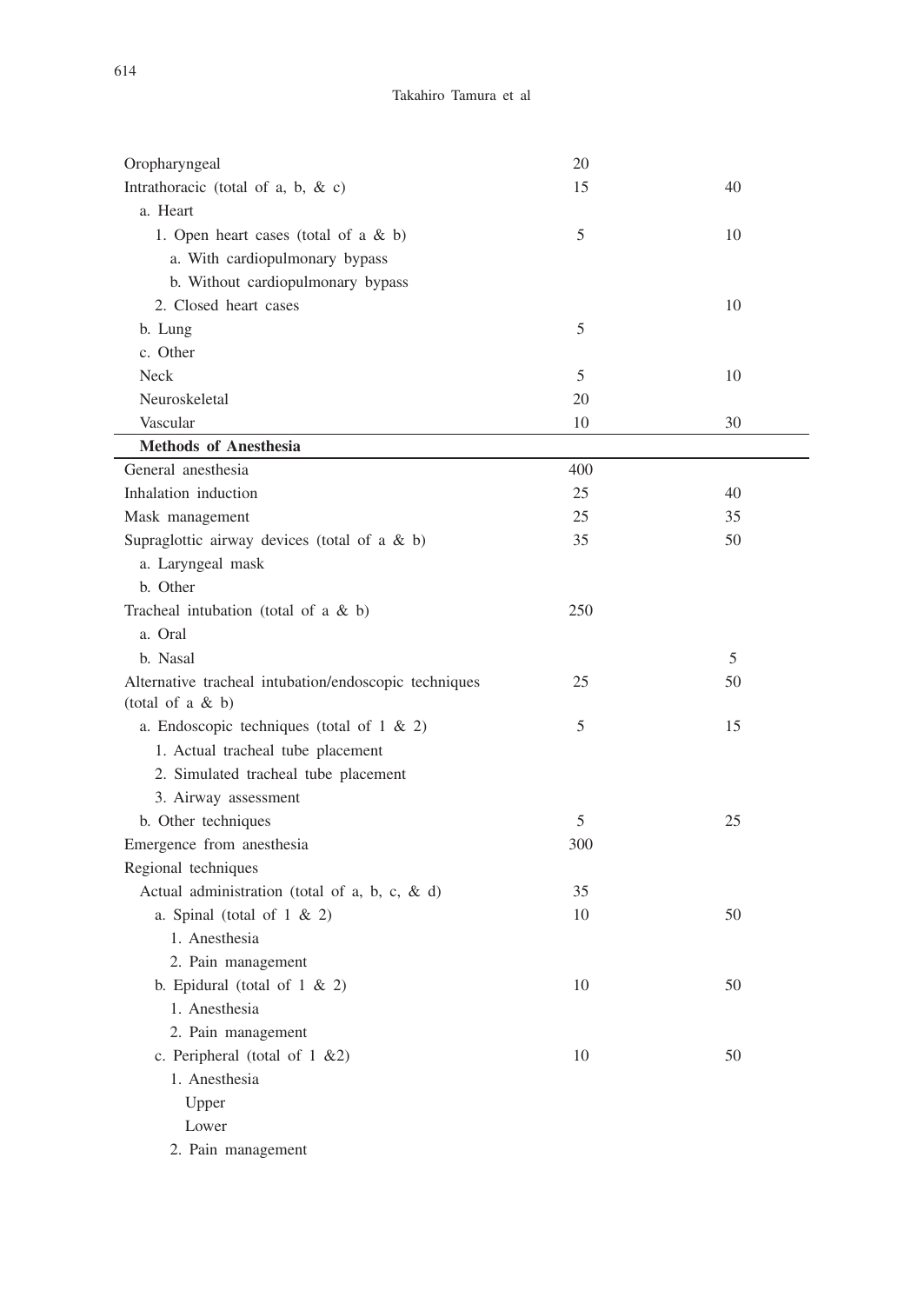| Upper                                           |                |                |
|-------------------------------------------------|----------------|----------------|
| Lower                                           |                |                |
| d. Other (total of $1 \& 2$ )                   |                |                |
| 1. Anesthesia                                   |                |                |
| 2. Pain management                              |                |                |
| Management (total of $1 \& 2$ )                 | 35             | 50             |
| 1. Anesthesia                                   |                |                |
| 2. Pain management                              |                |                |
| Moderate/deep sedation                          | 25             | 50             |
| <b>Arterial Technique</b>                       |                |                |
| Arterial puncture/catheter insertion            | 25             |                |
| Intra-arterial blood pressure monitoring        | 30             |                |
| <b>Central Venous Catheter</b>                  |                |                |
| Placement – Non-PICC (total of a $& b$ )        | 10             | 15             |
| a. Actual                                       |                | 5              |
| b. Simulated                                    |                |                |
| Placement – PICC (total of a & b)               | as appropriate | as appropriate |
| a. Actual                                       |                |                |
| b. Simulated                                    |                |                |
| Monitoring                                      | 15             |                |
| <b>Pulmonary Artery Catheter</b>                |                |                |
| Placement                                       |                | 5              |
| Monitoring                                      |                | 10             |
| Other                                           |                |                |
| Ultrasound-guided techniques (total of a $&$ b) |                | 10             |
| a. Regional                                     |                |                |
| b. Vascular                                     |                |                |
| Intravenous catheter placement                  | 100            |                |
| Advanced noninvasive hemodynamic monitoring     | as appropriate | as appropriate |

Nurse anesthesia programs in the United States are accredited by the Council on Accreditation of Nurse Anesthesia Educational Programs (COA) which is recognized by the United States Department of Education (USDE). A self-study document is provided to the COA before two reviewers visit each site to evaluate compliance with the Standards for Accreditation of Nurse Anesthesia Programs (2019). This document defines standards for faculty qualifications, students, resources, teaching, curriculum, clinical instruction, and evaluation processes conducted by nurse anesthesia programs. Reviewers from the COA meet with students, faculty, and staff at clinical sites teaching students in the program. The frequency of accreditation visits depends upon recommendations from the site's prior accreditation visit.

Students that have completed the curriculum take the National Certification Examination provided by the NBCRNA. Passing the exam provides the student with the CRNA credential required for practice as a nurse anesthetist in the US. Some states also require nurse anesthetists to provide documentation of specific clinical and didactic coursework and pay an additional fee to be licensed as advanced practice registered nurses (APRNs).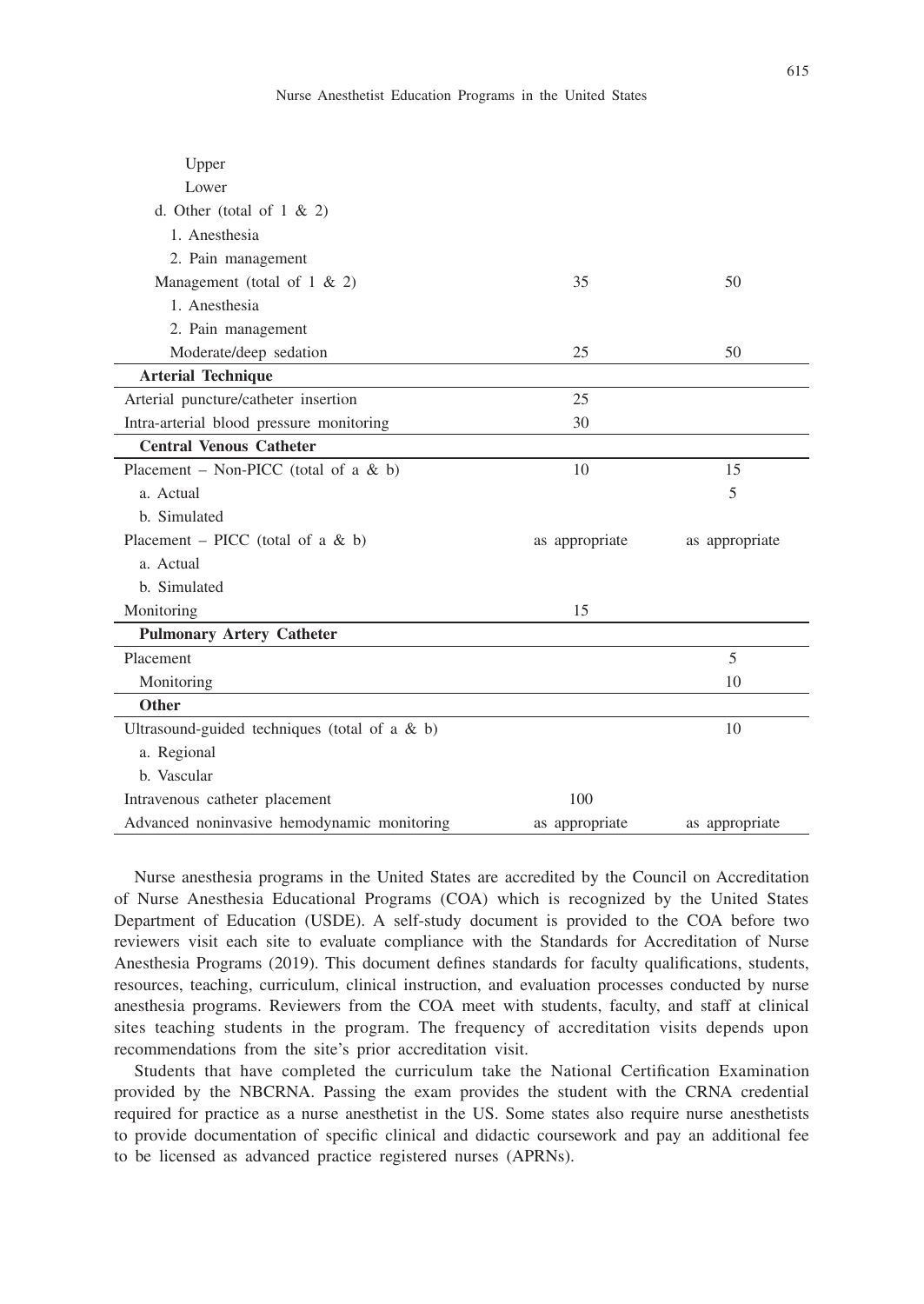#### Takahiro Tamura et al

Finally, necessary expenses and acceptance rate are described. Students are required to attain a final course grade of at least 80% in each course that they take. This course pass threshold is established at the University and School levels and is consistent with doctoral programs across the United States. The probability of passing the overall course of study in the Pitt Nurse Anesthesia Program once admitted is has averaged 95% over the last two decades. The probability of passing the National Certification Examination for Nurse Anesthetists on the first attempt nationally on the first attempt over the past five years is 84.1%. The National Certification Examination is administered by the NBCRNA. The performance of the University of Pittsburgh Program has historically been better than this. The required tuition is currently about \$104,000 (for Pennsylvania resident), or about \$124,000 (for non- Pennsylvania resident) for the entire 36 month curiculum.

#### *Anesthesiologist Assistant (AA)*

The AA's role is designed to support anesthesia care under the direct supervision of anesthesiologists. Their responsibilities are similar to those of CRNAs. However, AAs work only under the direct supervision of anesthesiologists in the anesthesia care team's environment. The AA profession was conceived in the 1960s by three university anesthesiology department chairs in response to a shortage of physician anesthesiologists.7 In 1969, the first AA training program began accepting students at Emory University in Atlanta, Georgia, while a second program was started at Case Western Reserve University in Cleveland, Ohio. Currently, there are 18 AA schools, and applicants must have a bachelor's degree. Each state determines the places where AAs can work; AA education programs have expanded to 18 states (Alabama, Colorado, District of Columbia, Florida, Georgia, Kentucky, Michigan, Missouri, New Hampshire, New Mexico, North Carolina, Oklahoma, Ohio, South Carolina, Texas, Vermont, West Virginia, and Wisconsin). AAs train for their profession through a different route than CRNAs. Nursing licensure and healthcare experience are not mandatory. Many AAs have a pre-medical background and have completed a comprehensive educational and clinical program at the graduate level. They can receive a degree through a 24–28-month program. The curriculum and graduation requirements are like those of CRNAs discussed above. AAs must pass a certification examination administered by the National Commission for Certification of Anesthesiologist Assistants in collaboration with the National Board of Medical Examiners.

Differences exist between AA and CRNA education programs regarding prerequisites, actual conditions for supervision, and accreditation maintenance. These differences exist because the two professions were developed through different paths. High school graduates are directly admitted to four-year, full-time pre-licensure baccalaureate nursing programs; they are educated to become professional nurses whose practice is based upon nursing and related sciences. Graduates of the program are professional nurses with the necessary base for graduate education and continuing professional development. All nurse anesthesia programs require applicants to have at least one year of full-time experience as ICU nurses. Nurse Anesthesia educational programs require an additional three years of full-time study and then completion of the National Certification Examination.

AA program applicants generally present with a background of science-related studies, and a baccalaureate degree from an accredited college or university in the US or Canada. All applicants will need to have completed the core requirements for application to most US medical schools, although any degree is accepted. Thus, neither the AA nor the CRNA certification can be obtained only through four years of university education, and the prerequisites and pathways for obtaining each certification differ. According to the most current statistics, the mean total yearly compensation for a full-time CRNA in the US is over \$170,000 compared to the average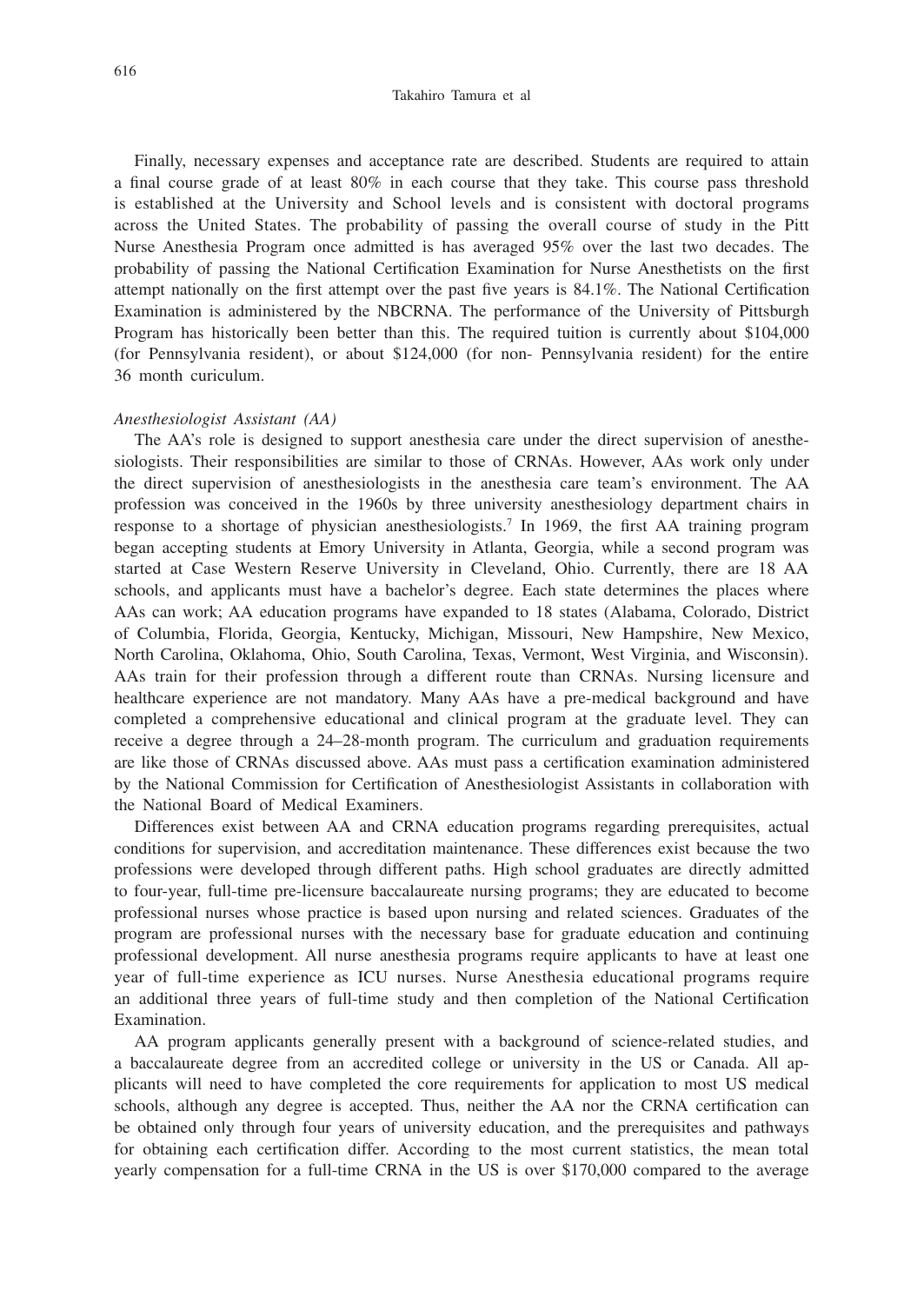AA annual salary of around \$100,000 in the US. There are similar responsibilities on the face of it, and they often both work in anesthesia teams with anesthesiologists. However, they have different educational pathways and accreditation bodies. CRNAs have prior experience as critical care nurses and can work without direct anesthesiologist supervision, allowing them to take call and provide services in consultation with physicians, including the surgeon. Some CRNAs appear to oppose the spread of AA programs, and some physicians have supported AAs as CRNA replacements (Table 4).

|                    | <b>CRNAs</b>                                                      | AAs                 |
|--------------------|-------------------------------------------------------------------|---------------------|
| Scope of           | Can practice in all 50 states and every US territory              | Can practice in     |
| <b>Practice</b>    | Licensed Independent Practitioners in US Military (LIP)           | 18 states           |
|                    | # Preoperative evaluation                                         |                     |
|                    | # General Anesthesia                                              |                     |
|                    | # Neuraxial anesthesia                                            |                     |
|                    | # Regional anesthesia                                             |                     |
|                    | # Pain management                                                 |                     |
|                    | # Postop management                                               |                     |
|                    | # Intravascular access                                            |                     |
| <b>Supervision</b> | # During COVID-19, the Centers for Medicare and Medicaid          | Supervision by      |
|                    | Services suspended supervision requirements for CRNAs             | anesthesiologist    |
|                    | # Opt out in 18 states requiring no supervision                   |                     |
|                    | # Medical supervision                                             |                     |
|                    | # Medical direction                                               |                     |
| <b>Income</b>      | Mean total annual compensation for full-time CRNAs is over        | Average annual AA   |
|                    | \$170,000 in the US                                               | salary is around    |
|                    |                                                                   | \$100,000 in the US |
| <b>Practice</b>    | # Hospitals                                                       |                     |
| sites              | # Same day surgery centers                                        |                     |
|                    | # Offices of dentists, podiatrists, ophthalmologists, and plastic |                     |
|                    | surgeons                                                          |                     |
|                    | # Pain clinics                                                    |                     |
|                    | # Critical access hospitals                                       |                     |

**Table 4** Differences between certified registered nurse anesthetists (CRNAs) and anesthesiologist assistants (AAs)

*Reflection on the Current Perioperative Nurse Anesthetist Educational System in Japan*

Although it is challenging to create new national certifications such as CRNA in Japan, it is expected that comprehensive anesthesia management opportunities will increase in the future, with nurse practitioners and perioperative nurses playing a role. To widely spread the anesthesia nurse practitioner in Japan, the following three matters become the main points considering Japanese law and the present medical system.

First, in Japan, creating a unified certification for anesthesia nurse practitioners to ensure these professionals' skills and care quality is ideal. The number of facilities that train perioperative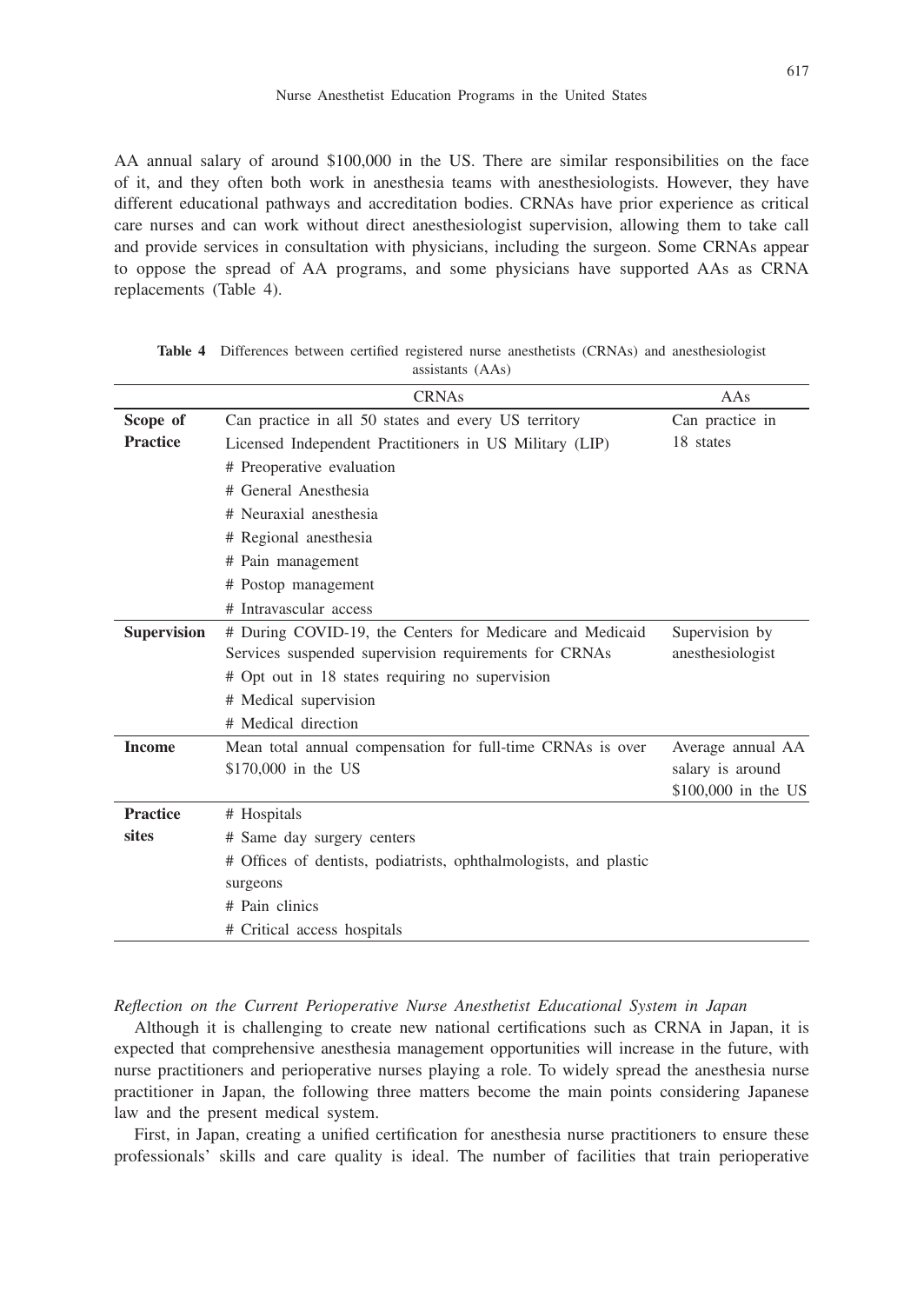anesthesia nurses or practitioners is increasing in Japan. However, there are several certification bodies and certification names. Furthermore, in some cases, the qualification can only be used at a qualification facility. By creating a unified qualification in Japan, these certified anesthesia nurse practitioners would be able to relocate to institutions without concern regarding losing privileges. Also, nurses can expand the field of hospital activities, including a shorter workday style and part-time work.

Second, current educational programs for anesthesia nurse practitioners in Japan overwhelmingly lack in their vigor in simulation and clinical training compared to those in the US. One solution would be to increase anesthesia nurse practitioners' opportunities to learn alongside anesthesiologists in simulation education and clinical training.

Third, currently, there is little financial incentive to become an anesthesia nurse practitioner in Japan. It does not demand a standard wage like the United States. The incentive for working day as an anesthesia nurse practitioner may be easy to introduce early. It is reasonable for these highly-trained anesthesia nurse practitioners to receive better wages than those of nurse practitioners. The institutions may be financially well-off and continue to provide high quality care by hiring these anesthesia nurse practitioners instead of relying on locum anesthesiologists' anesthesia care. With the development of anesthesia nurses, anesthesiologists and surgeons will perform more operations, and the development of acute-phase medical care, including surgery, will lead directly to management development for hospitals. Improving incentives for surgeons and anesthesiologists has been controversial for some time, but there is no sign of progress. The government or each hospital is entering a period that requires establishing an incentive system for the individual for perioperative management, including surgeons, anesthesiologists, and anesthesia nurse practitioners in Japan.

Advocacy by anesthesiologists, surgeons, existing nurses, and hospitals is necessary to create a unified approval for anesthesia nurse practitioners in Japan, and it is impossible to implement it immediately. If an educational institution such as ours takes the lead, we believe that advocacy as a hospital will be born and that discussions on the unification of approval will deepen.

#### *Responsibility*

In the current situation in Japanese law, anesthesia nurse practitioner practice under the supervision of anesthesiologists. However, it should not be forgotten that responsibility is involved. For reference, the responsibilities of anesthesiologists in the United States are described below. Whether it is an anesthesiologist or the surgeon, having physician supervision does not provide full protection for the CRNA. There is only one state in the US where an anesthesiologist's supervision is required (New Jersey). In every other state requiring supervision, a physician can be the anesthesiologist or a surgeon. This is true in Pennsylvania, and there are many CRNA practices with this model. Each practitioner is independently responsible for their actions, and if they deviate from a plan of care or the standard of care, they are potentially liable. Typically, the CRNA and MD are named in a suit, and damages are awarded according to the jury or judge's responsibility assignment.

#### **CONCLUSION**

Establishing educational standards for perioperative nurse anesthetists and including these professionals as integral members of anesthesia management teams should be the strategy to address the national shortage of anesthesiologists in Japan. Understanding the content of CRNA and AA educational programs in the US is essential for discussing strategies to determine the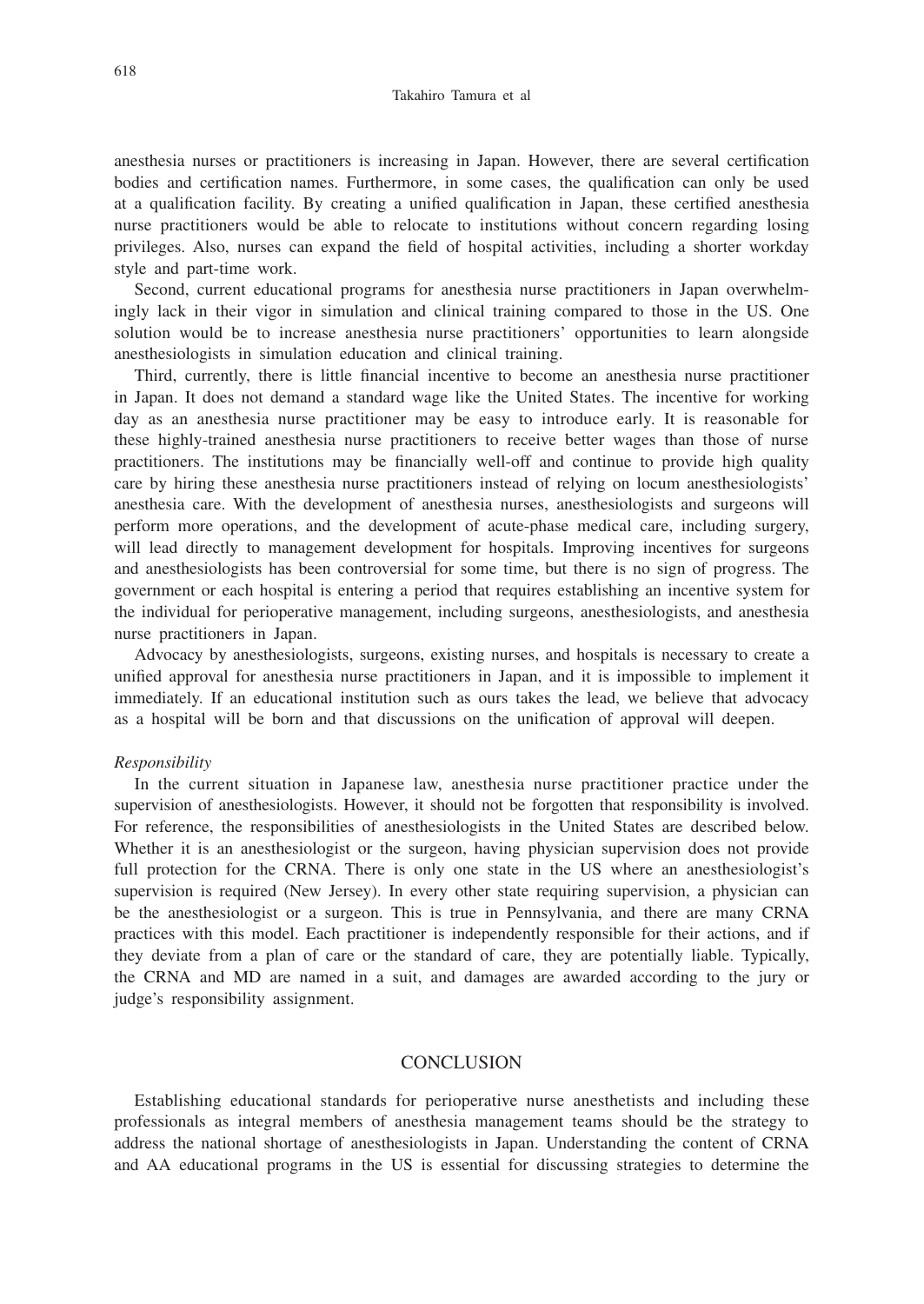best method to train those extended anesthesia care providers in Japan. It is vital to determine educational standards for anesthesia nurse practitioners, who would better meet the current need for additional anesthesia care providers in Japan. It is also necessary to establish a unified certification process with which anesthesia nurse practitioners would be able to mobilize their skills in the county.

## ACKNOWLEDGEMENT

The authors thank Ms. Christine Burr (Scientific Writer, Department of Anaesthesiology and Perioperative Medicine/Department of Surgery, University of Pittsburgh School of Medicine, Pittsburgh, PA, USA) for her editorial assistance with the manuscript.

## DISCLOSURE STATEMENT

None of the authors has any conflicts of interest to declare about this work.

#### **REFERENCES**

- 1 International comparison of life expectancy [in Japanese]. https://www.mhlw.go.jp/toukei/saikin/hw/life/life18/ dl/life18-04.pdf. Accessed July 8, 2020.
- 2 Japan Association of Nursing Programs in Universities [in Japanese]. http://www.janpu.or.jp/activities/ committee/point/. Accessed July 8, 2020.
- 3 Japanese Organization Nurse Practitioner Faculties [in Japanese]. https://www.jonpf.jp/about/index.html. Accessed July 8, 2020.
- 4 Matsusaki T, Sakai T. The role of Certified Registered Nurse Anesthetists in the United States. *J Anesth*. 2011;25(5):734–740. doi: 10.1007/s00540-011-1193-5.
- 5 History of American Association of Nurse Anesthetists. https://www.aana.com/about-us/aana-archives-library/ our-history. Accessed July 8, 2020.
- 6 Best Nursing Schools: US News & World Report. https://www.usnews.com/best-graduate-schools/topnursing-schools/dnp-rankings. Accessed July 8, 2020.
- 7 Pinegar M, Townsend T. The Role of Anesthesiology Assistants in the Anesthesiology Patient Care Team. *Mo Med*. 2019;116(1):63–66.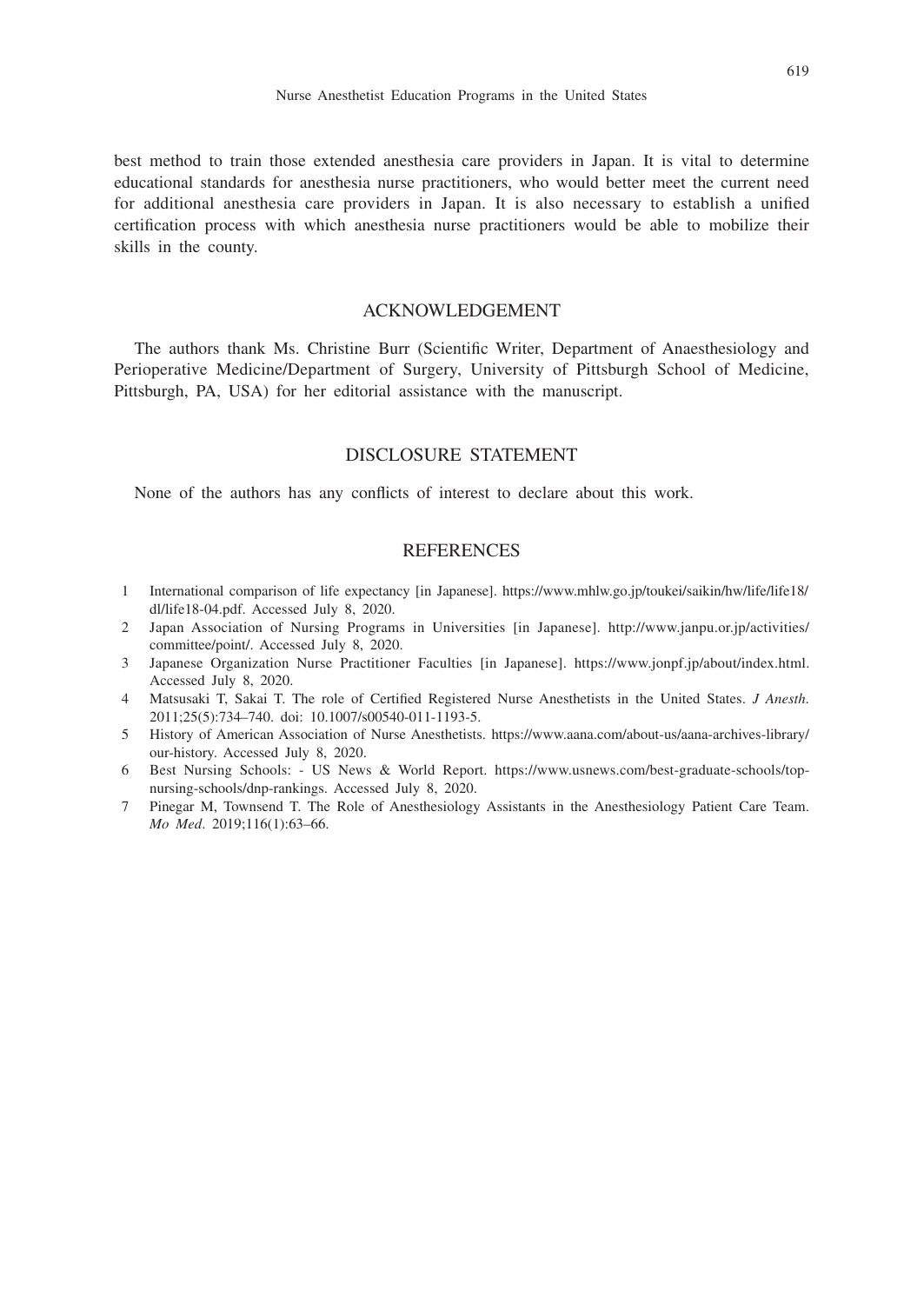# **Appendix:** Supplementary data

**Supplementary Table 1** Three-year full-time curriculum plan

| YEAR 1, TERM 1 (SPRING)                                                                                                                                                                                                                                                                                                                                                                                                                                                                                                                                                                                                                                                                                                                                                                                                                                                              | Credits |
|--------------------------------------------------------------------------------------------------------------------------------------------------------------------------------------------------------------------------------------------------------------------------------------------------------------------------------------------------------------------------------------------------------------------------------------------------------------------------------------------------------------------------------------------------------------------------------------------------------------------------------------------------------------------------------------------------------------------------------------------------------------------------------------------------------------------------------------------------------------------------------------|---------|
| Introduction to the Nurse Anesthesia Role<br>This introductory course will provide student socialization into the role of nurse<br>anesthesia practice and prepares the student for more advanced content within the<br>curriculum. This course provides fundamental concepts related to the professional<br>role, anesthesia types, and anesthesia processes. Safety principles essential to<br>preventing negative outcomes for both patients and providers will be emphasized.                                                                                                                                                                                                                                                                                                                                                                                                    | 1.5     |
| <b>Applied Statistics for Evidence-based Practice</b><br>This course will provide students with the basic for understanding and interpreting<br>commonly used statistical tests, as well as critically appraising their use in<br>published research studies. Content will include descriptive and inferential statistics<br>commonly reported in published research studies including both univariate and<br>multivariate parametric and nonparametric tests. The course will also cover meta-<br>analytic techniques and students will learn to calculate effect sizes.                                                                                                                                                                                                                                                                                                            | 3.0     |
| The Science of Health Care Delivery<br>This course is designed to develop a theoretical, practical, and evidence-based<br>foundation for the delivery of safe, effective, evidence-based health care.<br>Participants in this course will develop the knowledge base and critical thinking<br>skills central to identifying and solving problems in the planning, implementation,<br>and evaluation of health care across the continuum of care delivery systems and<br>across professions. The two overarching goals of the course are to a) develop<br>a better understanding of how the healthcare delivery system works and fails to<br>work, and b) develop a foundation for organizational and systems leadership for<br>care reform, quality improvement, and systems thinking in the delivery of safe,<br>effective, evidence-based care using interprofessional approaches. | 2.0     |
| Pathophysiology Across the Life Span<br>This course is designed to provide the student with a comprehensive theoretical<br>foundation of the phenomena that produce alterations in human physiologic<br>function in diverse populations across the life span. Information gained in<br>this course will prepare the student for a subsequent course related to the<br>diagnosis and management of disease processes associated with pathophysiologic<br>dysfunction/alterations in people of various ethnic/cultural groups across the life<br>span.                                                                                                                                                                                                                                                                                                                                 | 4.0     |
| <b>Introduction to Genetics and Molecular Therapeutics</b><br>This introductory course focuses on the fundamentals of human and molecular<br>genetics. It is designed to give students a basic understanding of genetic concepts<br>and molecular techniques so that this knowledge can be applied to current and<br>future genetic diagnoses and therapies encountered in nursing.                                                                                                                                                                                                                                                                                                                                                                                                                                                                                                  | 3.0     |
| <b>Nursing Graduate Orientation Module</b><br>This module provides a web-based graduate nursing orientation that is designed to<br>provide graduate nursing students with an overview of the School of Nursing<br>and information that they will need to successfully complete their programs and<br>achieve their career goals.                                                                                                                                                                                                                                                                                                                                                                                                                                                                                                                                                     | 0.0     |
| Term total                                                                                                                                                                                                                                                                                                                                                                                                                                                                                                                                                                                                                                                                                                                                                                                                                                                                           | 13.5    |
| YEAR 1, TERM 2 (SUMMER)                                                                                                                                                                                                                                                                                                                                                                                                                                                                                                                                                                                                                                                                                                                                                                                                                                                              |         |
| <b>Advanced Pharmacology</b><br>This is a basic science course covering the principles of drug action for several<br>important classes of drugs. A basic knowledge of the principles of chemistry<br>and biochemistry will be helpful in understanding the chemical basis of drug<br>receptor interactions. The course begins with fundamentals of pharmacodynamics<br>and pharmacokinetics and then covers the pharmacology of the central nervous,<br>respiratory, gastrointestinal, renal/cardiovascular, and endocrine systems;<br>immunosuppression; antibiotics; and antifungals.                                                                                                                                                                                                                                                                                              | 3.0     |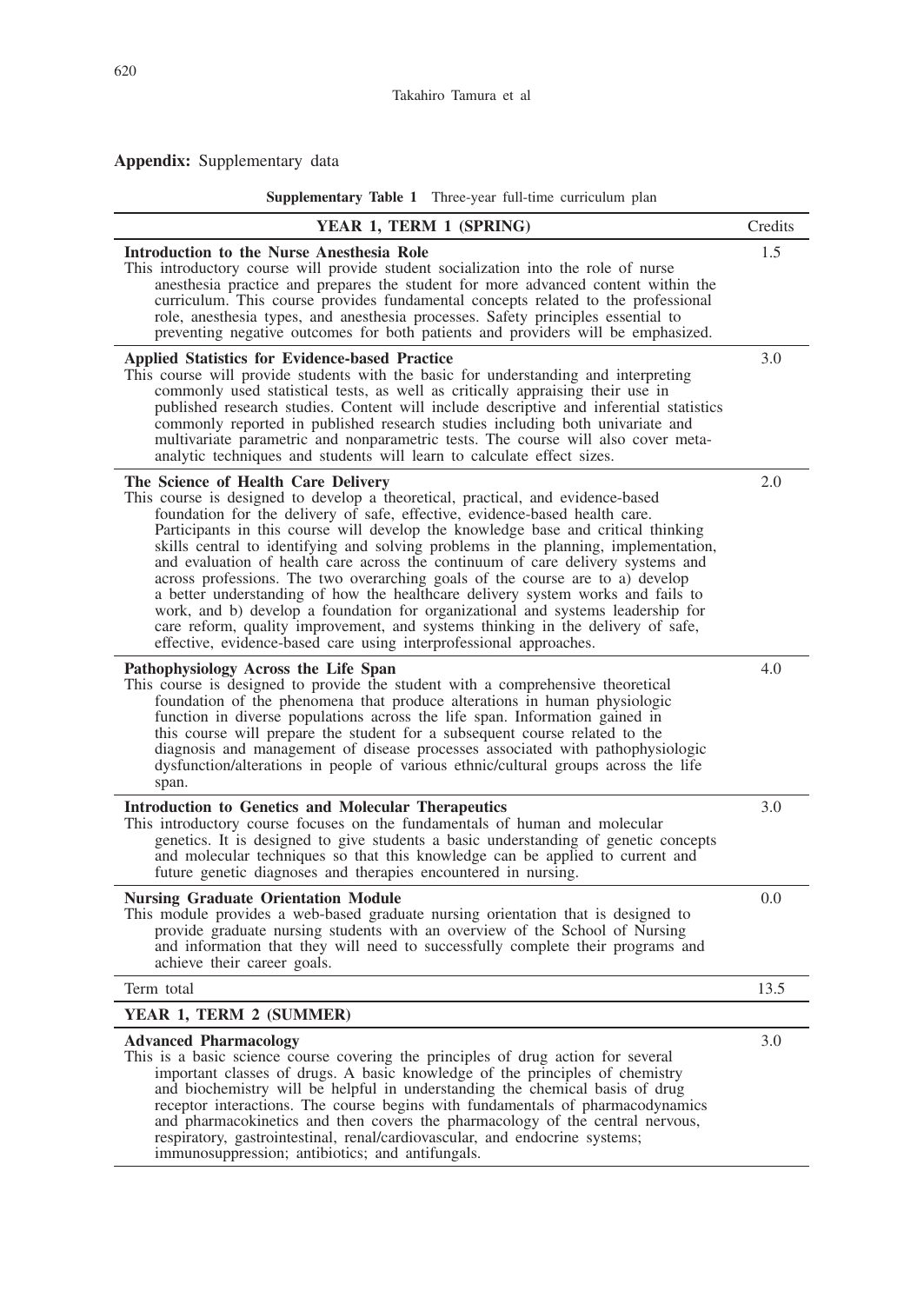| <b>Research for Evidence-based Practice 1</b><br>This course examines the interaction between theory, research, and clinical expertise<br>in the development of evidence-based nursing practice. Students develop the skills<br>needed to identify relevant research and to critically appraise published studies<br>to evaluate their quality and applicability to clinical practice. Students gain an<br>understanding of the research process, the critical appraisal of published research<br>that use a variety of research designs, and the role of research in evidence-based<br>practice.                                                                                                                                                                                                   | 2.0  |
|-----------------------------------------------------------------------------------------------------------------------------------------------------------------------------------------------------------------------------------------------------------------------------------------------------------------------------------------------------------------------------------------------------------------------------------------------------------------------------------------------------------------------------------------------------------------------------------------------------------------------------------------------------------------------------------------------------------------------------------------------------------------------------------------------------|------|
| The Diagnostic Physical Exam Across the Life Span<br>This didactic course focuses on the use of the diagnostic history and physical<br>examination to formulate a health assessment in patient populations across the<br>lifespan. Concentration is on selected theories, principles, and techniques from the<br>physical and behavioral sciences essential to obtaining a complete health history<br>and performing methodical physical examination on patients across the lifespan.                                                                                                                                                                                                                                                                                                               | 3.0  |
| <b>Ethics in Healthcare</b><br>Philosophical and clinical foundations in ethics are analyzed and used to provide<br>a basis for guidelines in ethical decision-making and practice. Content will<br>include legal-ethical issues in practice; ethical implications in the role of the<br>doctorally-prepared nurse; historical and political influences on ethics in health<br>care; diversity in race, gender, and sexual orientation; and principals of justice,<br>autonomy, and provider-patient relations. Additionally, this course describes general<br>ethical practices and ethical principles associated with the proper conduct of<br>research, scientific integrity, and protection of human subjects.                                                                                  | 1.0  |
| <b>Methodologies for DNP Projects</b><br>During this course, students develop a proposal appropriate for a Doctor of Nursing<br>Practice (DNP) project. The evidence-based proposal includes the following<br>components: a) a focus on a change that directory or indirectly affects health care<br>outcomes, b) a focus on a system or population/aggregator, c) an implementation<br>plan in an arena or area of practice, d) a plan for sustainability, and e) an<br>evaluation plan that measures processes and/or outcomes (formative or summative).<br>During this course, students learn to apply the following four methodologies for<br>the development and conduct of a DNP project and future scholarly projects:<br>quality improvement, surveillance, program evaluation, and N of 1. | 2.0  |
| Term total                                                                                                                                                                                                                                                                                                                                                                                                                                                                                                                                                                                                                                                                                                                                                                                          | 11.0 |
| YEAR 1, TERM 3 (FALL)                                                                                                                                                                                                                                                                                                                                                                                                                                                                                                                                                                                                                                                                                                                                                                               |      |
| <b>Basic Principles of Anesthesia</b><br>This course prepares the student for entry into the clinical practice setting by<br>presenting fundamental concepts of general, regional, pain management, and<br>sedation anesthesia. Airway management techniques, positioning, and an<br>introduction to anesthetic pharmacology are emphasized. Anesthetic management<br>strategies for patients with common diseases and perioperative problems are<br>examined.                                                                                                                                                                                                                                                                                                                                      | 3.0  |
| Basic Principles of Anesthesia (Lab)<br>The course provides students with necessary skills to enter clinical practice.<br>Psychomotor, critical thinking, and affective skills will be developed using a<br>variety of experiential learning approaches. Best practices in simulation educational<br>methods will be used and will include a variety of approaches. Student will<br>demonstrate attainment of entry level skills required for clinical practice.                                                                                                                                                                                                                                                                                                                                    | 1.0  |
| <b>Chemistry and Physics in Anesthesia</b><br>This course provides the nurse anesthesia student with a fundamental understanding<br>of chemical, biochemical, and physics principles as they relate to physiology,<br>pharmacology, and the practice of anesthesia. Essential concepts related to<br>chemistry and physics principles necessary to provide safe and effective anesthesia<br>care are emphasized. Chemistry and physics concepts will be related to anesthesia<br>equipment and processes in order to illustrate their importance to practice.                                                                                                                                                                                                                                       | 2.0  |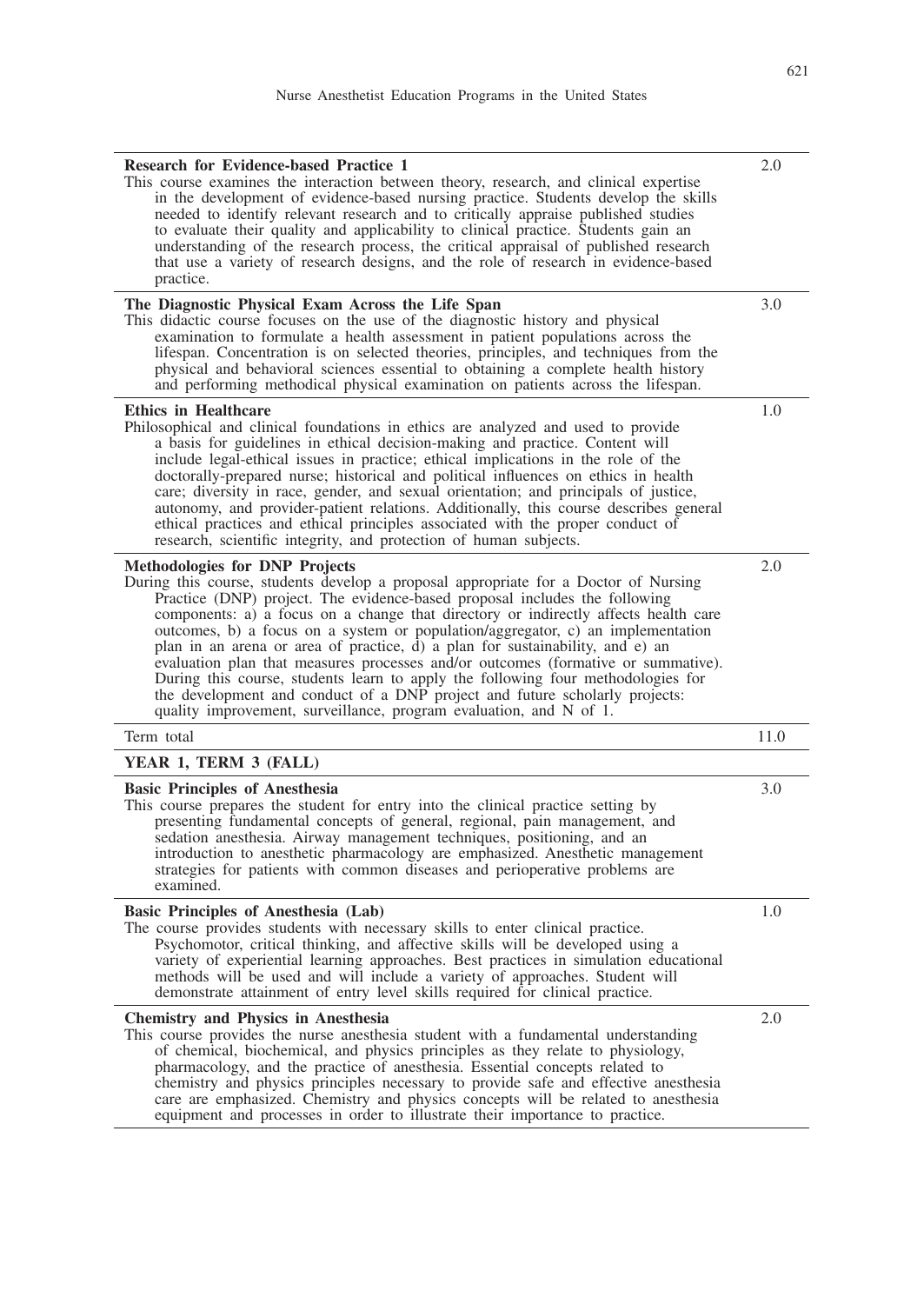| Physical Diagnosis - Anesthesia<br>This course offers students the skills requires for conducting a preoperative anesthesia<br>history and physical exam, identifying risk factors (anesthetic, patient, surgical),<br>developing a relevant anesthetic management plan, and writing appropriate post-<br>operative orders. Students will gain skill in interpreting pre-operative diagnostic<br>tests and lab values. Students will gain familiarity with electronic medical records<br>and charting skills. Students in this course will also develop in the areas of<br>educational approaches utilizing standardized patients and structured debriefing<br>methods.                                                                                                                                                                                | 1.0  |
|--------------------------------------------------------------------------------------------------------------------------------------------------------------------------------------------------------------------------------------------------------------------------------------------------------------------------------------------------------------------------------------------------------------------------------------------------------------------------------------------------------------------------------------------------------------------------------------------------------------------------------------------------------------------------------------------------------------------------------------------------------------------------------------------------------------------------------------------------------|------|
| Database Management<br>This course provides students with the conceptual knowledge base and practice<br>experiences necessary to understand the workings of a modern relational database<br>management system. It will provide students with the historical and practical<br>knowledge needed to design a relational database. The students will have<br>hands-on experiences with databases and other software that will interface with<br>databases. Standards, such as HTML, SQL, ODBC, and normalization will be<br>stressed in both the theory and practical aspects of this course. The future of<br>database design and access from non-traditional environments will be discussed.<br>Use of databases on servers will be demonstrated.                                                                                                        | 2.0  |
| <b>Basic Clinical Care 1</b><br>Introduction to technology, monitoring, and practice (two days/week). This initial<br>clinical course is designed to integrate with basic didactic coursework. Student<br>will be assigned to affiliated clinical sites and anesthesia-related specialty<br>areas. Students will be introduced to basic level anesthesia technology and<br>equipment medications, monitoring procedures, and the perioperative environment.<br>Experiences will begin with simple cases and techniques and build to more<br>complex ones. Clinical experiences will be with certified registered nurse<br>anesthetists (CRNAs) and/or anesthesiologists. Clinical case conferences and<br>ongoing assessments will be conducted to evaluate the students' ability to apply<br>basic didactic coursework into clinical anesthesia care. | 1.0  |
| Term total                                                                                                                                                                                                                                                                                                                                                                                                                                                                                                                                                                                                                                                                                                                                                                                                                                             | 10.0 |
| First year total                                                                                                                                                                                                                                                                                                                                                                                                                                                                                                                                                                                                                                                                                                                                                                                                                                       | 34.5 |
| YEAR 2, TERM 4 (SPRING)                                                                                                                                                                                                                                                                                                                                                                                                                                                                                                                                                                                                                                                                                                                                                                                                                                |      |
| <b>Health Promotion</b><br>Health promotion and disease prevention are examined from theoretical foundations<br>to clinical applications. The course focuses on individual and community health<br>promotion assessment, screening, and interventions in diverse populations.<br>Epidemiological principles and real clinical examples are discussed as a basis<br>for focusing on health promotion assessment and interventions. Course topics are<br>delineated according to Healthy People 2010 goals with a corresponding focus<br>on factors related to health care disparities among vulnerable populations. Current<br>research in health promotion and disease prevention is the basis for identifying<br>appropriate interventions in diverse populations and settings.                                                                       | 3.0  |
| Data Analysis for DNP Projects<br>This course provides students hands-on experience with the menu-driven statistical<br>software program of Statistical Package for the Social Sciences (SPSS). Content<br>includes commonly used descriptive and inferential statistics including univariate<br>and multivariate tests, parametric and non-parametric tests, and qualitative<br>description. Students can analyze and interpret quantitative and qualitative data<br>from their own DNP project dataset or an instructor-provided dataset.                                                                                                                                                                                                                                                                                                            | 2.0  |
| Advanced Principles of Anatomy, Physiology, and Pathophysiology 1<br>This first course in a two-course series is designed to help students' understanding<br>of advanced concepts in anatomy, physiology, and pathophysiology related to                                                                                                                                                                                                                                                                                                                                                                                                                                                                                                                                                                                                               | 3.0  |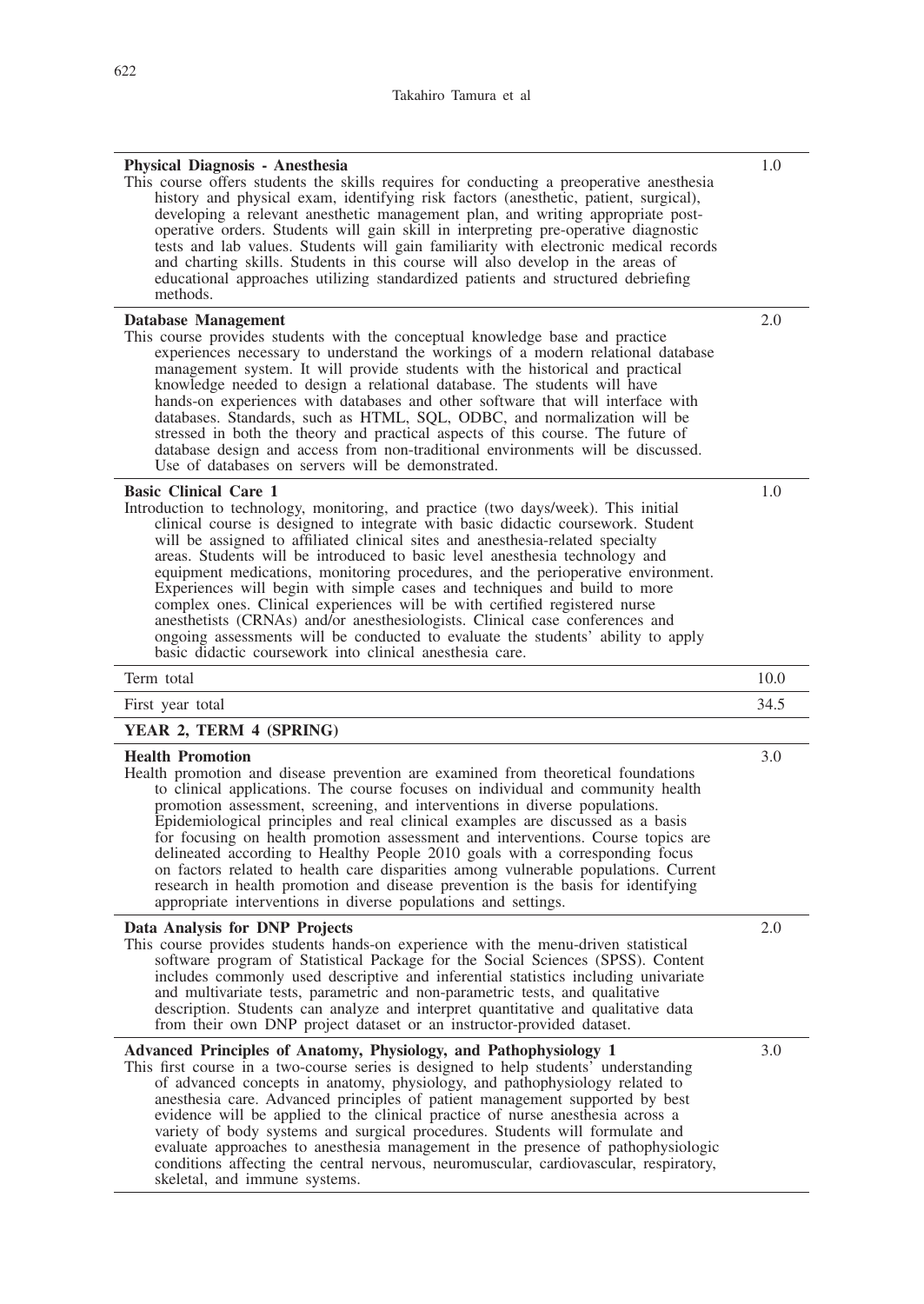| <b>Team Training and Patient Safety</b><br>This course is designed to provide the student with a theoretical and practical<br>foundation relating to human factors, crew resource management, and team<br>performance issues that impact patient safety. Information and skills gained<br>in this course will prepare the student to function as a patient advocate in a<br>multidisciplinary environment and implement team-based strategies designed<br>to promote patient safety. Crisis management protocols and communication<br>algorithms e.g., situation-background-assessment-recommendation (SBAR) will be<br>used as examples.                                                                                                                                                                                                                         | 1.0  |
|-------------------------------------------------------------------------------------------------------------------------------------------------------------------------------------------------------------------------------------------------------------------------------------------------------------------------------------------------------------------------------------------------------------------------------------------------------------------------------------------------------------------------------------------------------------------------------------------------------------------------------------------------------------------------------------------------------------------------------------------------------------------------------------------------------------------------------------------------------------------|------|
| <b>Basic Clinical Care 2</b><br>Basic preoperative, intraoperative, and postoperative care (three days/week). This<br>second clinical course promotes development of skills and integrates prior basic<br>didactic content with more advanced concepts. The primary focus will be the<br>application of physiology and pathophysiology into anesthetic practice. Students<br>will be assigned to affiliated clinical sites and anesthesia-related specialty areas<br>as well as increasingly complicated cases. Clinical experiences will be guided<br>by CRNAs and anesthesiologists. Clinical case conferences will be conducted<br>to assess the students' ability to combine more advanced didactic content into<br>patient-specific perioperative anesthesia care.                                                                                           | 1.5  |
| Term total                                                                                                                                                                                                                                                                                                                                                                                                                                                                                                                                                                                                                                                                                                                                                                                                                                                        | 10.5 |
| YEAR 2, TERM 5 (SUMMER)                                                                                                                                                                                                                                                                                                                                                                                                                                                                                                                                                                                                                                                                                                                                                                                                                                           |      |
| <b>Advanced Principles of Anesthesia 1</b><br>This course is the first in the three-part advanced principles series which provides<br>in-depth study of specialized areas of nurse anesthesia practice. Lectures will<br>concentrate on the theoretical basis for specific anesthesia nursing interventions<br>and the rationale for their use in the pediatric and obstetric specialties. Concepts<br>related to regional anesthesia, acute pain management, and chronic pain<br>management will be reviewed. Plans of care for pediatric, obstetric, regional<br>anesthesia, and pain patients will be developed and evaluated. Current techniques<br>and technologies related to the management of regional anesthesia and pain blocks<br>will be reviewed and reinforced with a variety of simulation experiences (hands-<br>on, scree based, virtual).       | 3.0  |
| Advanced Principles of Anatomy, Physiology, and Pathophysiology 2<br>This second course in the series is designed to review the relevant anatomy and<br>physiology of the endocrine, renal, hepatic, gastrointestinal, other intraabdominal<br>organ, immune, hematologic, and genitourinary systems. Students will develop<br>an in-depth understanding of how pathophysiology involving these systems will<br>influence anesthetic choices and management approaches. Referencing best-<br>evidence and clinical protocols, students will derive management approaches for<br>surgical and therapeutic procedures related to these systems. Additionally, the<br>pathophysiology of psychiatric illness, infectious disease, cancer, and obesity will<br>be reviewed and approaches to anesthesia care in the presence of these conditions<br>will be developed | 2.0  |
| <b>Advanced Pharmacology for Nurse Anesthetists</b><br>This course provides the basis for in-depth understanding of the pharmacology of<br>clinical anesthesia practice. Specific properties of anesthetic agents and commonly<br>used adjunctive drugs are discussed and evaluated for appropriate application in<br>clinical situations. Development of a comprehensive knowledge base with respect<br>to drugs used by the nurse anesthetist in the clinical setting will be achieved<br>through lectures, presentations, situational examples, and case analyses. Students<br>will formulate specific pharmacologic plans through synthesis of a variety of<br>concepts.                                                                                                                                                                                      | 3.0  |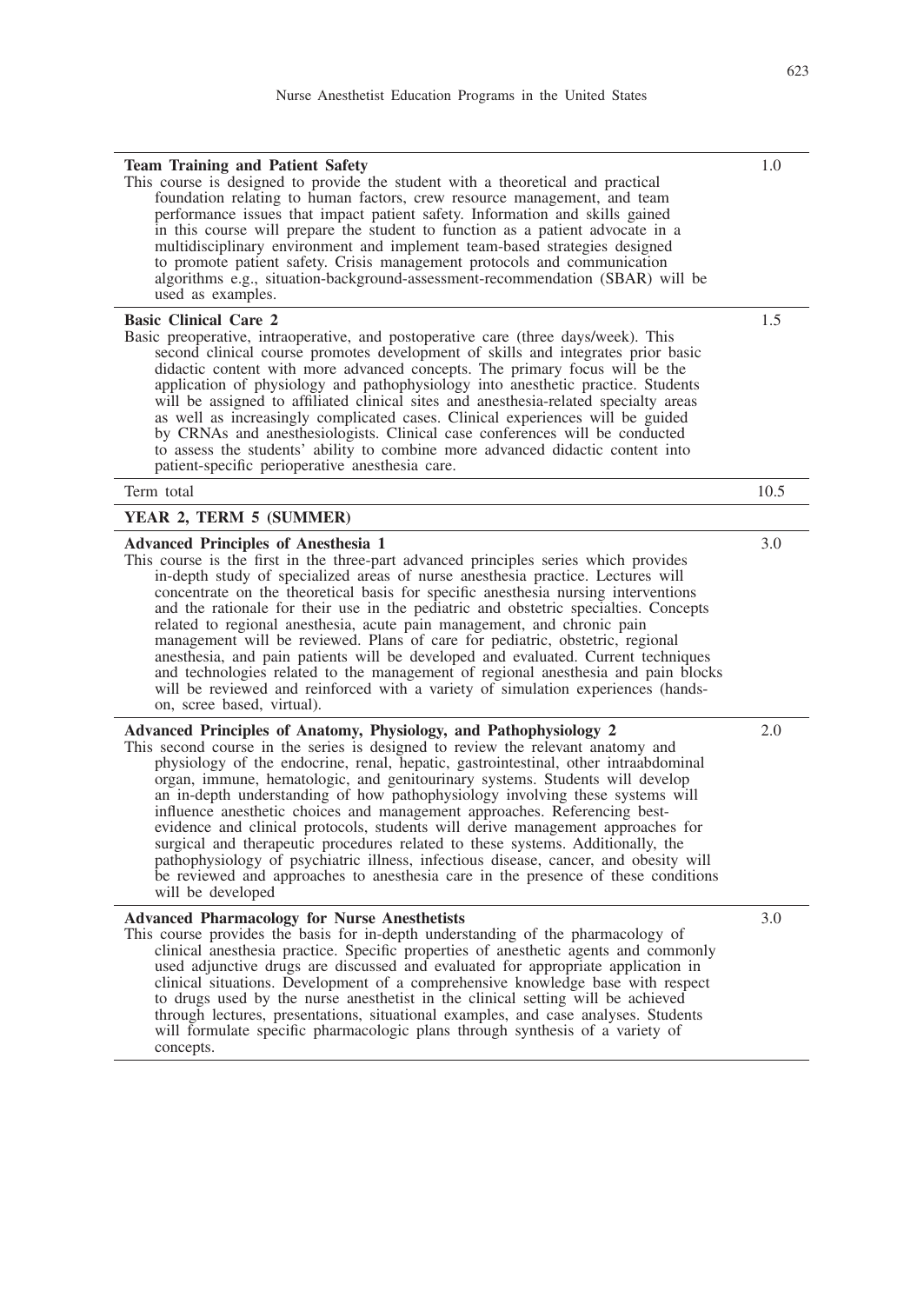| <b>Advanced Clinical Care 1</b><br>Pain management, ultrasound, regional anesthesia, pediatrics, and obstetrics. This<br>third clinical course is designed to begin integrating more advanced clinical<br>concepts into the clinical experience. Primary focus will be on application of the<br>principles of advanced physiology, pathophysiology, and applied pharmacology to<br>management of increasingly advanced clinical cases. Students will be assigned to<br>affiliated clinical sites and anesthesia-related specialty areas. Clinical experiences<br>will be guided by CRNAs and anesthesiologists. Supplemental clinical case<br>conferences will focus on the students' ability to integrate more advanced didactic<br>content into patient-specific clinical anesthetic care. Particular emphasis will be<br>placed on discussion of approaches to pain management, regional anesthesia,<br>obstetrics, and pediatrics. | 1.5  |
|----------------------------------------------------------------------------------------------------------------------------------------------------------------------------------------------------------------------------------------------------------------------------------------------------------------------------------------------------------------------------------------------------------------------------------------------------------------------------------------------------------------------------------------------------------------------------------------------------------------------------------------------------------------------------------------------------------------------------------------------------------------------------------------------------------------------------------------------------------------------------------------------------------------------------------------|------|
| Term total                                                                                                                                                                                                                                                                                                                                                                                                                                                                                                                                                                                                                                                                                                                                                                                                                                                                                                                             | 9.5  |
| YEAR 2, TERM 6 (FALL)                                                                                                                                                                                                                                                                                                                                                                                                                                                                                                                                                                                                                                                                                                                                                                                                                                                                                                                  |      |
| <b>Advanced Principles of Anesthesia 2</b><br>Continuation of Advanced Principles of Anesthesia 1                                                                                                                                                                                                                                                                                                                                                                                                                                                                                                                                                                                                                                                                                                                                                                                                                                      | 3.0  |
| <b>Organizational and Management Theory</b><br>This graduate level course focuses on organizational, leadership, and management<br>theories and how they apply to health service organizations, both today and in the<br>future. Emphasis will be placed on leading the clinical discipline of nursing based<br>on organizational and systems thinking, as well as relevant political and cultural<br>perspectives. Quality and performance improvement strategies, as well as creating<br>and sustaining appropriate levels of change, are explored in order to facilitate the<br>ability to create safe and effective care delivery environments.                                                                                                                                                                                                                                                                                    | 3.0  |
| <b>Public Policy in Health Care</b><br>This course offers political and analytical insights into understanding US health policy<br>making and into developing strategies that influence health policy outcomes. The<br>course presents an analysis of the functions of the public and private sectors in<br>creating and implementing health policy across diverse patient populations. The<br>role of political and social philosophy in defining nursing and health services<br>is examined. The course includes consideration of areas in which policy made<br>by multiple branches of government and various types of public and private<br>organizations significantly affects nursing as a profession and its ability to deliver<br>care; regulation of professional practice; and the impact of public policy on<br>patient health outcomes.                                                                                    | 2.0  |
| <b>Nurse Anesthetist Role Seminar</b><br>This course prepares the nurse anesthesia student for their new role as a CRNA and<br>advanced practice registered nurse (APRN). Areas of professional responsibility<br>and potential professional roles will be addressed, including APRN, educator,<br>military member, consultant, self-employed practitioner, CRNA clinician, leader,<br>change agent, organizational leadership position, and administrator. Licensure,<br>accreditation, certification, and educational requirements for CRNAs as APRNs<br>will be reviewed. Pathways to active involvement in community service and<br>legislative advocacy will be discussed and analyzed. Legal, financial, malpractice,<br>and ethical issues related to nurse anesthesia practice will be addressed.                                                                                                                              | 1.5  |
| <b>Advanced Clinical Care 2</b><br>Cardiothoracic, cardiovascular, and vascular (three days/week)<br>This fourth clinical course is designed to assist the nurse anesthesia student to<br>integrate advanced clinical concepts being covered concurrently in the classroom<br>with the clinical experience. Primary focus will be on specialty case management,<br>including cardiovascular, thoracic, and vascular anesthesia. Advanced airway<br>techniques and sophisticated laboratory analysis will be included. Students will be<br>assigned to affiliated clinical sites and anesthesia-related specialty areas to manage<br>increasingly complicated and specialty cases. Clinical experiences will be guided<br>by CRNAs and/or anesthesiologists. Supplemental clinical case conferences will be<br>conducted with a focus on these specialty populations.                                                                   | 1.5  |
| Term total                                                                                                                                                                                                                                                                                                                                                                                                                                                                                                                                                                                                                                                                                                                                                                                                                                                                                                                             | 11.0 |
| Second year total                                                                                                                                                                                                                                                                                                                                                                                                                                                                                                                                                                                                                                                                                                                                                                                                                                                                                                                      | 31.0 |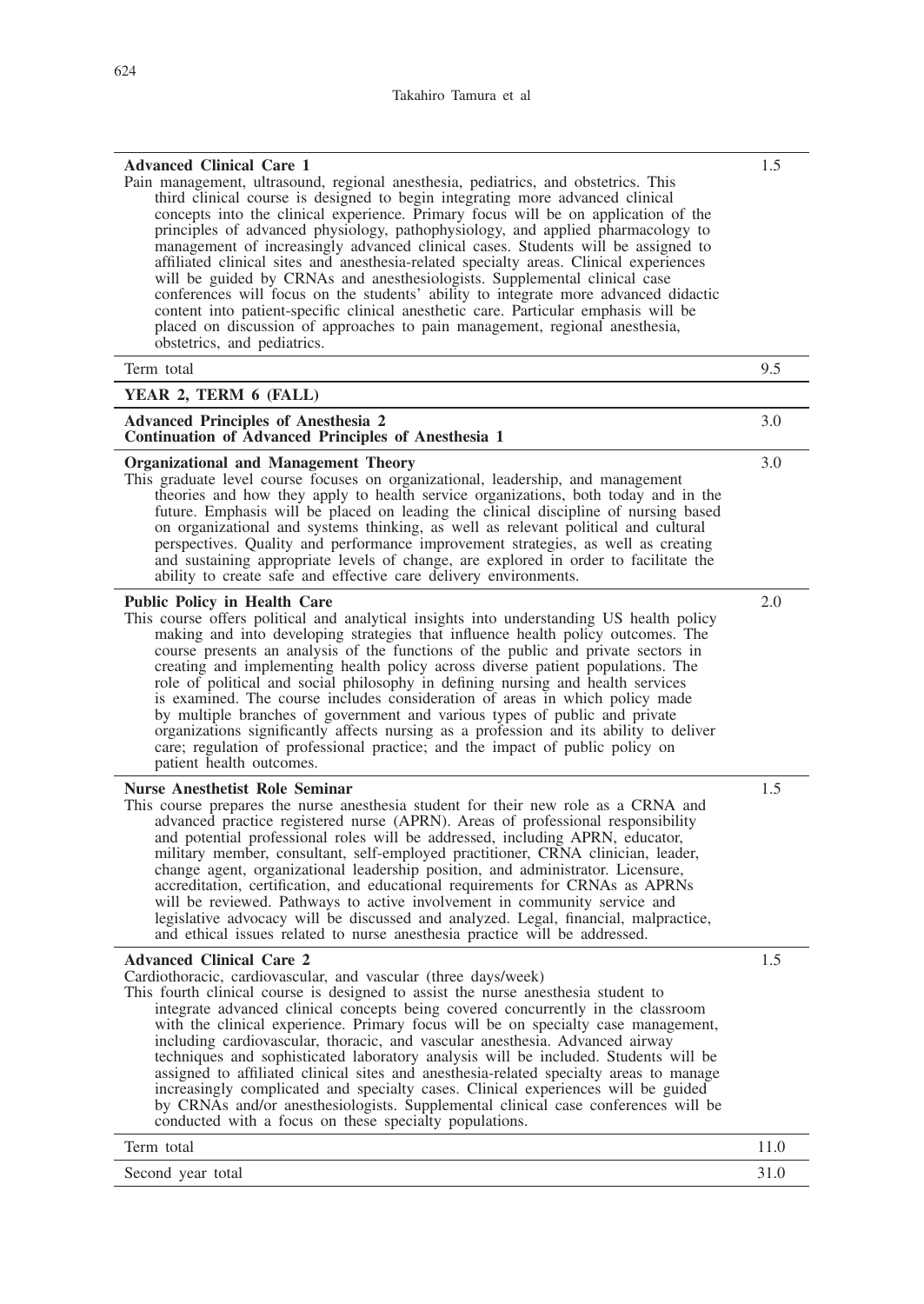# **YEAR 3, TERM 7 (SPRING)**

| Finance and Economics for Health Care Leaders<br>This course is designed to familiarize clinical leaders with the basic concepts of<br>business, economics, and financial management in health care organizations.<br>Students will learn key financial terms; the relevance of health care finances<br>in today's environment; the ability to develop and monitor budgets for practice<br>initiatives; and the business and financial acumen needed to evaluate and design<br>effective practice changes. The course utilizes financial and clinical data to allow<br>clinical leaders to learn how to effectively balance the administrative and clinical<br>needs of today's health care environment.                                                                                                                                                                                                                                                                                                                                                                       | 3.0     |
|--------------------------------------------------------------------------------------------------------------------------------------------------------------------------------------------------------------------------------------------------------------------------------------------------------------------------------------------------------------------------------------------------------------------------------------------------------------------------------------------------------------------------------------------------------------------------------------------------------------------------------------------------------------------------------------------------------------------------------------------------------------------------------------------------------------------------------------------------------------------------------------------------------------------------------------------------------------------------------------------------------------------------------------------------------------------------------|---------|
| <b>Advanced Principles of Anesthesia 3</b><br>The third course in the advanced principle series provides in depth study of<br>specialized areas of nurse anesthesia practice. Lectures concentrate on the<br>evidence base for specific anesthetic and surgical interventions. Anesthetic<br>approaches and management plans for patients with traumatic injuries, burns,<br>alterations of hemostasis, hematologic disorders, and neuropathology and<br>pulmonary conditions will be reviewed. Neurosurgical, diagnostic radiology, solid<br>organ transplant, trauma, reconstructive, and plastic surgery procedures will be<br>reviewed. Current techniques and technology related to safe management of<br>care for patients undergoing procedures involving these areas will be examined.<br>Interactive workshops in managing trauma and performing invasive and non-<br>invasive procedures will allow development of psychomotor skills in caring for<br>burn and trauma patients. This course will also focus on principles of scientific<br>writing for publication. | 3.0     |
| <b>Capstone Project</b><br>Students will undertake a systematic investigation of a clinically-based or<br>administration-based problem selected by the student and supported by faculty.<br>Course requirements include identification of the problem to be addressed, review<br>and critique of pertinent literature, and implementation of the project. The project<br>will use an evidence-based practice model, and it will be systematically developed<br>in consultation with the student's capstone committee who will evaluate each step<br>of the process. This process can begin research for evidence-based practice 2.                                                                                                                                                                                                                                                                                                                                                                                                                                             | 2.0     |
| <b>Advanced Clinical Care 3</b><br>Neurosurgical, trauma, and emergency (three days/week). This fifth clinical course<br>builds upon experiences gained in prior courses. The focus will be on<br>demonstration and refinement of more advanced skills as well as incorporating<br>content-specific plans of care for neurosurgical, neurovascular, trauma, renal,<br>hepatic and emergency procedures. Students will also demonstrate the ability<br>to manage complex pathophysiology. Student will gain an awareness of the<br>broader professional roles and responsibilities of the CRNA (administrative,<br>patient advocacy, process, and patient safety evaluator). Supplemental clinical case<br>conferences will be conducted with focus on these specialty populations and the<br>CRNA role.                                                                                                                                                                                                                                                                        | $1.5\,$ |
| Term total                                                                                                                                                                                                                                                                                                                                                                                                                                                                                                                                                                                                                                                                                                                                                                                                                                                                                                                                                                                                                                                                     | 9.5     |
| YEAR 3, TERM 8 (SUMMER)                                                                                                                                                                                                                                                                                                                                                                                                                                                                                                                                                                                                                                                                                                                                                                                                                                                                                                                                                                                                                                                        |         |
| <b>Introduction to Health Informatics</b><br>This course focuses on a conceptual foundation for understanding nursing informatics<br>and includes analysis of various applications of information systems within the<br>context of the health care system. This course introduces theoretical models<br>of nursing informatics; healthcare computing; and systems design and analysis.<br>Other topics include nursing vocabularies, nursing knowledge generation; ethical<br>and social issues in healthcare informatics; and the impact of consumer health<br>informatics.                                                                                                                                                                                                                                                                                                                                                                                                                                                                                                   | 3.0     |

L,  $\overline{\phantom{0}}$